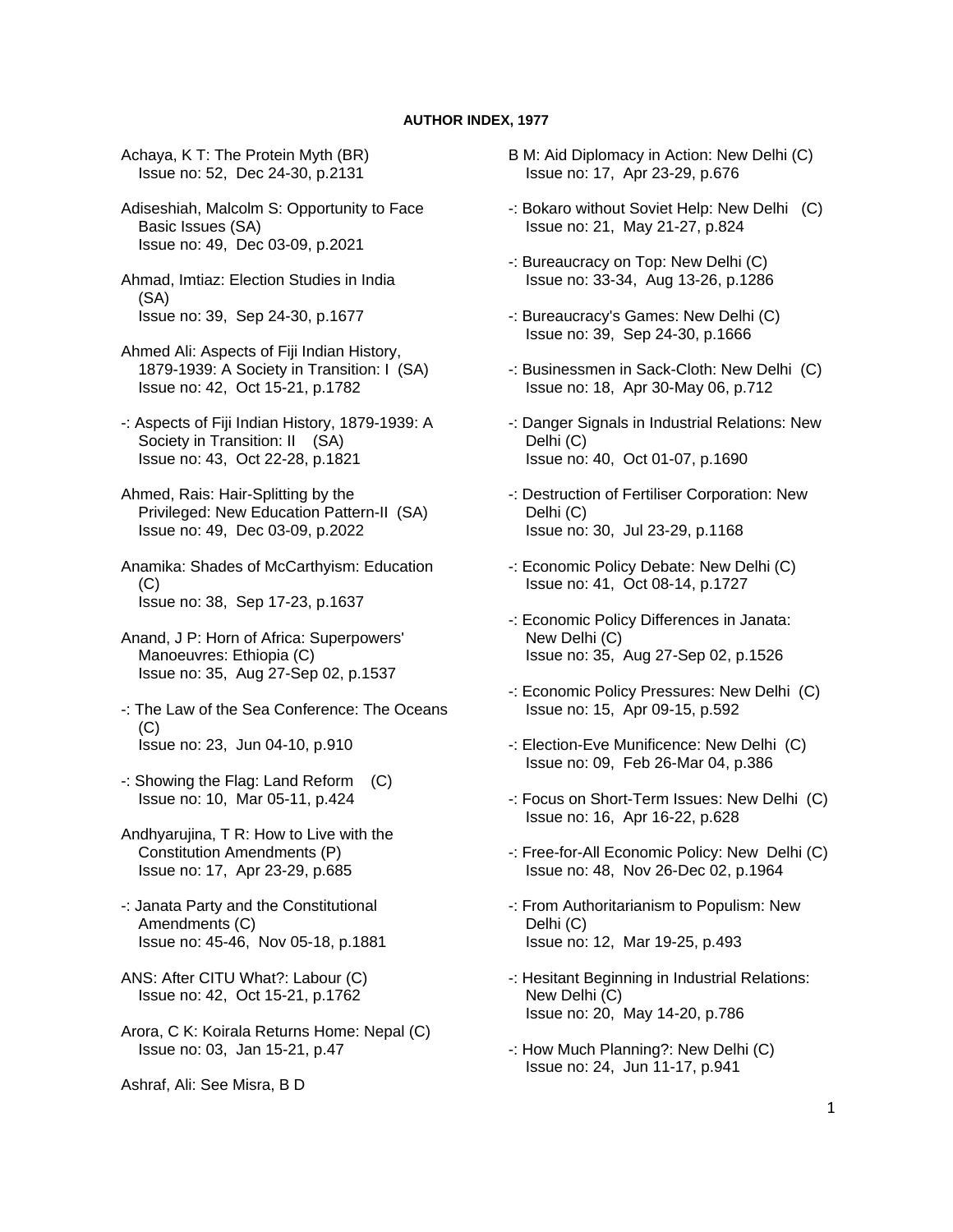- B M: India as Capital Exporter: New Delhi (C) Issue no: 51, Dec 17-23, p.2079
- -: Industrial Policy Confusions: New Delhi (C) Issue no: 29, Jul 16-22, p.1127
- -: Industrial Policy: 'Pragmatism' Abounding: New Delhi (C) Issue no: 36, Sep 03-09, p.1560
- -: Investment Refuses to Oblige: New Delhi (C) Issue no: 04, Jan 22-28, p.79
- -: Low Priority for Development: New Delhi (C) Issue no: 11, Mar 12-18, p.454
- -: More Flexible than Ever : New Delhi (C) Issue no: 53, Dec 31-Jan 06, p.2152
- -: Plan-Making Exercises: New Delhi (C) Issue no: 45-46, Nov 05-18, p.1878
- -: Planning as Leisure-Time Activity: New Delhi (C) Issue no: 38, Sep 17-23, p.1632
- -: Power Programme Heading for a Crash: New Delhi (C) Issue no: 43, Oct 22-28, p.1798
- -: Problem of Pent-Up Aspirations: New Delhi (C) Issue no: 14, Apr 02-08, p.563
- -: Putting Labour on Leash: New Delhi (C) Issue no: 47, Nov 19-25, p.1923
- -: Redefining Poverty: New Delhi (P) Issue no: 06-08, Feb 05-25, p.165
- -: Return to Free Market in Foodgrains?: New Delhi (C) Issue no: 37, Sep 10-16, p.1597
- -: SAIL Sinking?: New Delhi (C) Issue no: 22, May 28-Jun 03, p.865
- -: Talking Points Not Policies: New Delhi (C) Issue no: 28, Jul 09-15, p.1084
- -: Trade Unions Hand-in-Hand with Industrialists: New Delhi (C) Issue no: 05, Jan 29-Feb 04, p.116
- Bacha, Edmar L: Prices and Power Relations (BR) Issue no: 41, Oct 08-14, p.1738
- Bagchi, Amiya Kumar: Export-Led Growth and Import-Substituting Industrialisation (SA) Issue no: 06-08, Feb 05-25, p.219
- -: Unilinear Evolution or Multisectoral Co- Existence? (BR) Issue no: 43, Oct 22-28, p.1812
- Banaji, Jairus: Capitalist Domination and the Small Peasantry: Deccan Districts in the Late Nineteenth Century (SA) Issue no: 33-34, Aug 13-26, p.1375
- Bandyopadhyaya, Nripendra: Causes of Sharp Increase in Agricultural Labourers, 1961-71: A Case Study of Social-Existence Forms of Labour in North Bengal (RA) Issue no: 53, Dec 31-Jan 06, p.A111
- Banerjee, A K: D P Mukherji (C) Issue no: 39, Sep 24-30, p.1672
- Banerjee, Nirmala: Exports and the Indian Economy (SA) Issue no: 16, Apr 16-22, p.637
- Banerjee, Sumanta : The Left in the Subcontinent: I (C) Issue no: 30, Jul 23-29, p.1170
- -: The Left of the Subcontinent-II (C) Issue no: 31, Jul 30-Aug 05, p.1216
- -: Pledges Unredeemed, Promises Broken: Political Prisoners (C) Issue no: 47, Nov 19-25, p.1925
- Banerjee, Urmila: See Kalgutkar, Jean
- Banerji, D: Community Response to the Intensified Family Planning Programme (SA) Issue no: 06-08, Feb 05-25, p.261
- Bardhan, Kalpana: Rural Employment, Wages and Labour Markets in India: A Survey of Research (RA) Issue no: 26, Jun 25-Jul 01, p.A34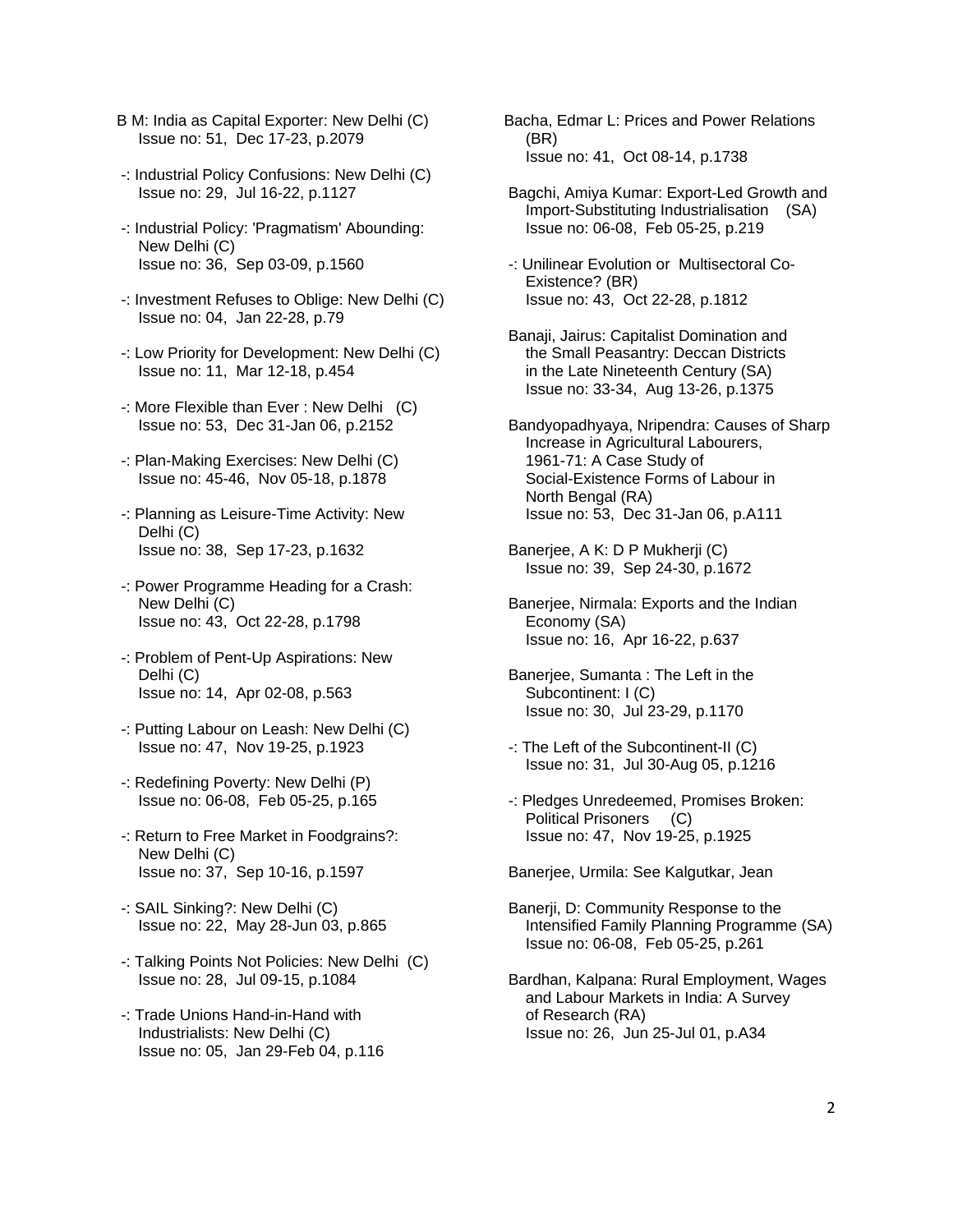- Bardhan, Kalpana: Rural Employment, Wages and Labour Markets in India: A Survey of Research-11 (SA) Issue no: 27, Jul 02-08, p.1062
- -: Rural Employment, Wages and Labour Markets in India: A Survey of Research: III (SA) Issue no: 28, Jul 09-15, p.1101
- Basu, D P: Inventory Costing and Management Decisions (RA) Issue no: 48, Nov 26-Dec 02, p.M115
- Basu, Timir: Beedi Workers of Calcutta: West Bengal (C) Issue no: 04, Jan 22-28, p.81
- -: Calcutta's Sandal Makers: Labour (C) Issue no: 32, Aug 06-12, p.1262
- -: Futility of Contract Labour Act: Labour (C) Issue no: 27, Jul 02-08, p.1041
- -: Hosiery Workers of Calcutta: Labour (C) Issue no: 51, Dec 17-23, p.2089
- -: Porters of Posta Bazar: West Bengal (C) Issue no: 47, Nov 19-25, p.1929
- -: Printing Workers of Calcutta: Labour-I (C) Issue no: 15, Apr 09-15, p.595
- -: A Rupee a Day Keeps Politics Away: Tea Garden Labour (C) Issue no: 40, Oct 01-07, p.1692
- -: They Also Serve: West Bengal-I (C) Issue no: 29, Jul 16-22, p.1133
- Bhaduri, Madhu: From Saigon to Ho Chi Minh City (C) Issue no: 40, Oct 01-07, p.1696
- Bhalla, Sheila: Agricultural Growth: Role of Institutional and Infrastructural Factors (SA) Issue no: 45-46, Nov 05-18, p.1898
- -: Changes in Acreage and Tenure Structure of Land Holdings in Haryana, 1962-72 (RA) Issue no: 13, Mar 26-Apr 01, p.A2
- Bharadwaj, Krishna: Michal Kalecki (BR) Issue no: 25, Jun 18-24, p.983
- Bhatia, Ramesh: Economic Appraisal of Bio-Gas Units in India: Framework for Social Benefit Cost Analysis (SA) Issue no: 33-34, Aug 13-26, p.1503
- Bhattacharya, S S: Election Prospects: Indonesia (C) Issue no: 05, Jan 29-Feb 04, p.125
- -: Problems of Reconstruction: Laos (C) Issue no: 09, Feb 26-Mar 04, p.397
- -: Third General Elections: Indonesia (C) Issue no: 32, Aug 06-12, p.1263
- Bhattacharyya, S K: Consulting as Tool of Management Development: Role of Business Schools (RA) Issue no: 35, Aug 27-Sep 02, p.M87
- Bhushan, Shashi: The Belchchi Killings: Bihar (C) Issue no: 25, Jun 18-24, p.974
- -: Congress's Shaken Confidence: Uttar Pradesh (C) Issue no: 09, Feb 26-Mar 04, p.393
- Bhutani, Surendra : The South African Connection: Israel (C) Issue no: 36, Sep 03-09, p.1567
- Bibile, Senaka: See Lall, Sanjaya
- Bose, Arun: Alienation (BR) Issue no: 32, Aug 06-12, p.1264
- C S: Indian Council of Historical Research: Autonomy or Dissolution? (C) Issue no: 53, Dec 31-Jan 06, p.2156
- Chandavarkar, Raj: The Centre Did Not Hold (BR) Issue no: 25, Jun 18-24, p.985
- Chandola, Harish: How They Won the War: Vietnam (C) Issue no: 05, Jan 29-Feb 04, p.122
- -: New Economic Zones: Vietnam (C) Issue no: 04, Jan 22-28, p.83
- -: Saigon Today: Vietnam (C) Issue no: 03, Jan 15-21, p.48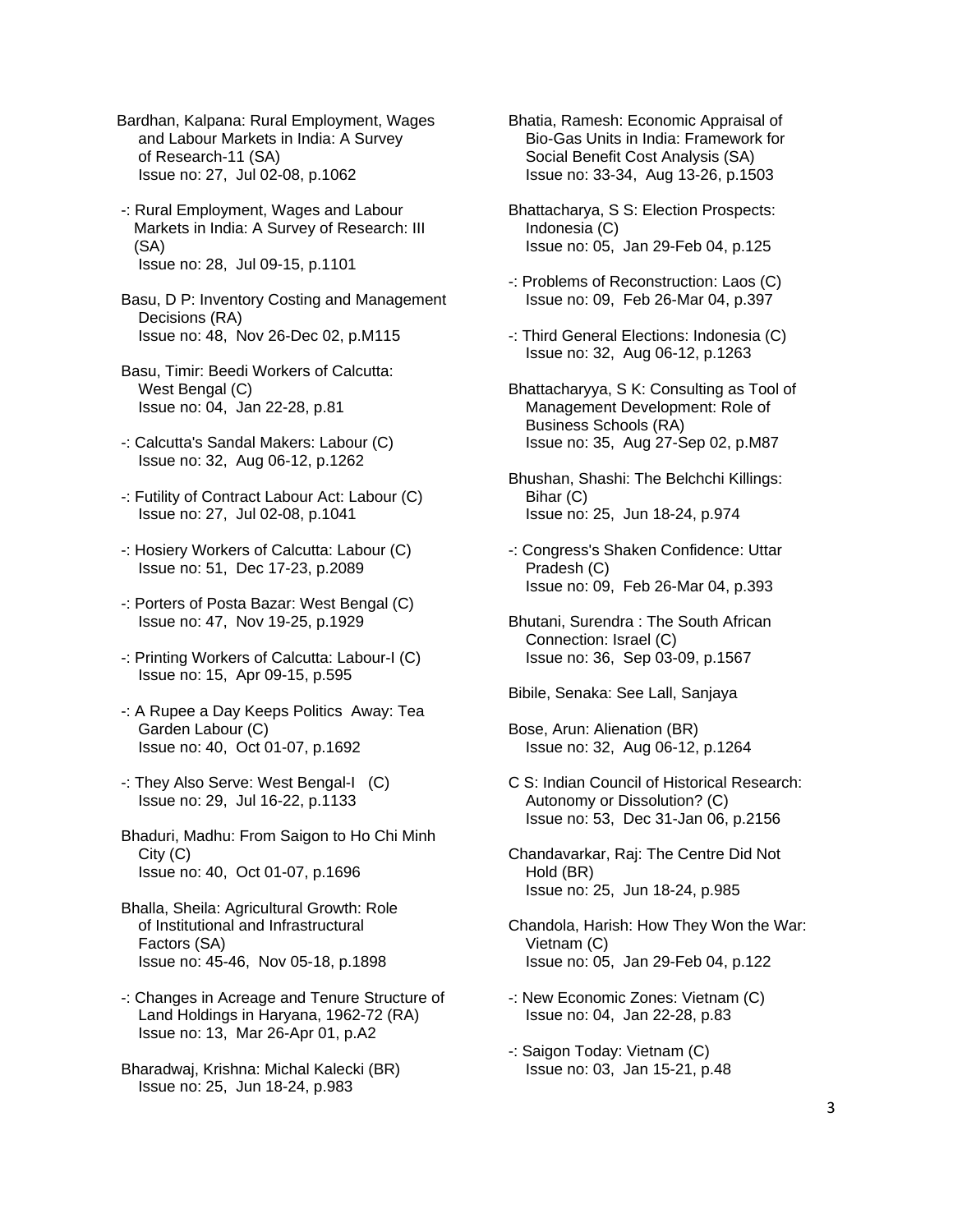Chandra, N K: Major Move against Semi-Feudal Tenancy: Tea Companies (C) Issue no: 48, Nov 26-Dec 02, p.1965

- -: Major Move against Semi-Feudal Tenancy: West Bengal Land Reforms Bill-I (C) Issue no: 48, Nov 26-Dec 02, p.1965
- -: Monopoly Legislation and Policy in India (SA) Issue no: 33-34, Aug 13-26, p.1405
- -: USSR and Third World: Unequal Distribution of Gains (SA) Issue no: 06-08, Feb 05-25, p.349
- Chandra, Sudhir: Movement for Civil Liberties (LE) Issue no: 17, Apr 23-29, p.664
- -: Rationaliser of Contradictions (BR) Issue no: 13, Mar 26-Apr 01, p.540
- Chari, P R: Going Nuclear?: South Africa (C) Issue no: 05, Jan 29-Feb 04, p.126
- Charvaka: All Things to All Men: Credit Policy (C) Issue no: 51, Dec 17-23, p.2075
- -: High Tea (C) Issue no: 52, Dec 24-30, p.2121
- -: In the Same Groove: Foreign Trade (C) Issue no: 50, Dec 10-16, p.2035
- -: The Necessary Shake-Up: The Economy (C) Issue no: 45-46, Nov 05-18, p.1879
- Chattopadhyay, Manabendu and Ashok Rudra: Size-Productivity Revisited: Addendum (SA) Issue no: 11, Mar 12-18, p.476
- Chattopadhyay, Manabendu: Some Aspects of Employment and Unemployment in Agriculture (RA) Issue no: 39, Sep 24-30, p.A66
- -: Wage Rates of Two Groups of Agricultural Labourers (RA) Issue no: 13, Mar 26-Apr 01, p.A20
- Chaudhuri, Kalyan: 'Law and Order' Killings: West Bengal-II (C) Issue no: 29, Jul 16-22, p.1134
- -: 1972: More than a Memory: West Bengal (C) Issue no: 09, Feb 26-Mar 04, p.395
- -: Ananta Singh Case: CPI(M) on Trial: West Bengal (C) Issue no: 41, Oct 08-14, p.1731
- -: Calcutta's Primary Schools: Education (C) Issue no: 03, Jan 15-21, p.46
- -: Even Rigging Fails: West Bengal-II (C) Issue no: 14, Apr 02-08, p.565
- -: The Howrah Prison Killings: Story of a 'Jail Break' (C) Issue no: 17, Apr 23-29, p.673
- -: Murshidabad Craftsmen: West Bengal-I (C) Issue no: 01-02, Jan 08-14, p.13
- : Women Prisoners in Presidency Jail: West Bengal (C) Issue no: 19, May 07-13, p.755
- Chaudhury, Saumitra: Nationalisation of Oil Companies in India (SA) Issue no: 10, Mar 05-11, p.437
- Chhabra, Hari Sharan: Rehabilitating Kwame Nkrumah: Africa (C) Issue no: 15, Apr 09-15, p.598
- -: Soviet Union in a Fix: Ethiopia (C) Issue no: 38, Sep 17-23, p.1639
- -: Western Anxieties: Southern Africa (C) Issue no: 51, Dec 17-23, p.2092
- Chopra, Ravi: Disenchantment Returns (C) Issue no: 43, Oct 22-28, p.1804
- Chossudovsky, Michel: Dependence and Transfer of Intellectual Technology: The Case of Social Sciences (SA) Issue no: 36, Sep 03-09, p.1579
- -: Legitimised Violence and Economic Policy in Argentina (C) Issue no: 16, Apr 16-22, p.631
- Choudhury, Uma Datta Roy: Changes in Distribution of Household Income, Consumption and Wealth in Rural Areas (SA) Issue no: 40, Oct 01-07, p.1709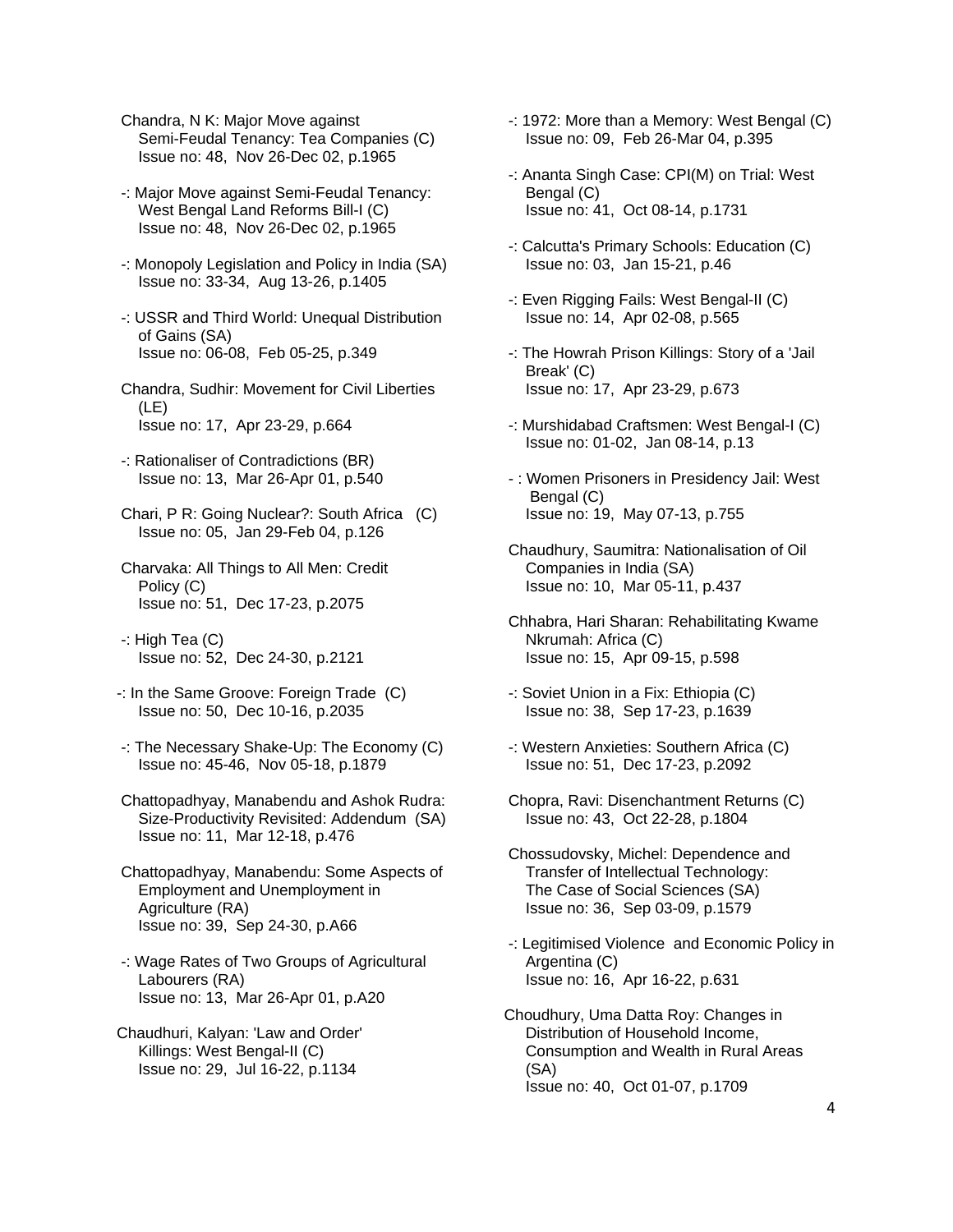Chowdhuri, Satyabrata Rai : From Confrontation to Co-operation (BR) Issue no: 20, May 14-20, p.797

 Clift, Charles : Progress of Irrigation in Uttar Pradesh: East-West Differences (RA) Issue no: 39, Sep 24-30, p.A83

 Crook, Nigel R: On Welfare and Population Control in the Second-Best World (SA) Issue no: 01-02, Jan 08-14, p.17

 Dadhich, C L: Farm Co-operative Credit to Scheduled Castes and Scheduled Tribes (RA) Issue no: 13, Mar 26-Apr 01, p.A23

 Dahiya, M S: Mirror Images: Pakistan (C) Issue no: 09, Feb 26-Mar 04, p.398

 Dalmia, Yashodhara: Spectators to Our Own Acts (P) Issue no: 43, Oct 22-28, p.1808

 Dalvi, C R: The Sadhana Case: Censorship (C) Issue no: 19, May 07-13, p.756

 Dalwai, Husain: Bonded Labour Continues: Maharashtra (C) Issue no: 22, May 28-Jun 03, p.868

 Dandekaf, V M et al: The Issues (LE) Issue no: 11, Mar 12-18, p.449

 Dantwala, M L: Gold Rush? (BR) Issue no: 21, May 21-27, p.842

 Darne, Padmakar: Misconceptions about Cancer Therapy: Medicine (C) Issue no: 44, Oct 29-Nov 04, p.1841

 Das Gupta, Srilekha: Mentioning the Unmentionable (BR) Issue no: 22, May 28-Jun 03, p.M34

 Dasgupta, A K: Not Revolution, but Restoration (BR) Issue no: 36, Sep 03-09, p.1572

 Dasgupta, Biplab: India's Green Revolution (SA) Issue no: 06-08, Feb 05-25, p.241

 Dasgupta, Subhendu: Foreign Investment in India: Danish View (BR) Issue no: 16, Apr 16-22, p.634

 -: Structure of 'Interdependence' in Indian Industry: Electrical Equipment Industry: A Case Study (SA) Issue no: 44, Oct 29-Nov 04, p.1857

 Datar, B N: Mirage of Wage Policy (BR) Issue no: 50, Dec 10-16, p.2049

 Datta, Bhabatosh: Growth at Any Cost (BR) Issue no: 15, Apr 09-15, p.603

 -: Planning for Rural Banks (SA) Issue no: 35, Aug 27-Sep 02, p.1545

 -: Useful Empirical Analysis (BR) Issue no: 48, Nov 26-Dec 02, p.1979

 -: Union Budget: New Lines and Old Ways (SA) Issue no: 27, Jul 02-08, p.1054

 Datta, T K: Haldia Port (LE) Issue no: 03, Jan 15-21, p.38

 Desai, A R: College Teachers' Protest: Gujarat (C) Issue no: 21, May 21-27, p.825

 Desai, Ashok H: Assaults on the Judiciary (SA) Issue no: 18, Apr 30-May 06, p.726

 Desai, Mahesh: Varma Committee on Industrial Relations: Labour (C) Issue no: 50, Dec 10-16, p.2041

 Deshpande, S H: Transforming Traditional Agriculture: A Delayed Critique of Theodore Schultz (RA) Issue no: 53, Dec 31-Jan 06, p.A127

 Dey, Amal Krishna: Green Revolution Contrasts: Rice and Wheat (SA) Issue no: 23, Jun 04-10, p.921

Dey, Pijush : See Mitra, Saibal

Dhawan, B D: India's Groundwater Resources (RA) Issue no: 13, Mar 26-Apr 01, p.A18

 -: Partial View of Irrigation Problems (BR) Issue no: 49, Dec 03-09, p.2009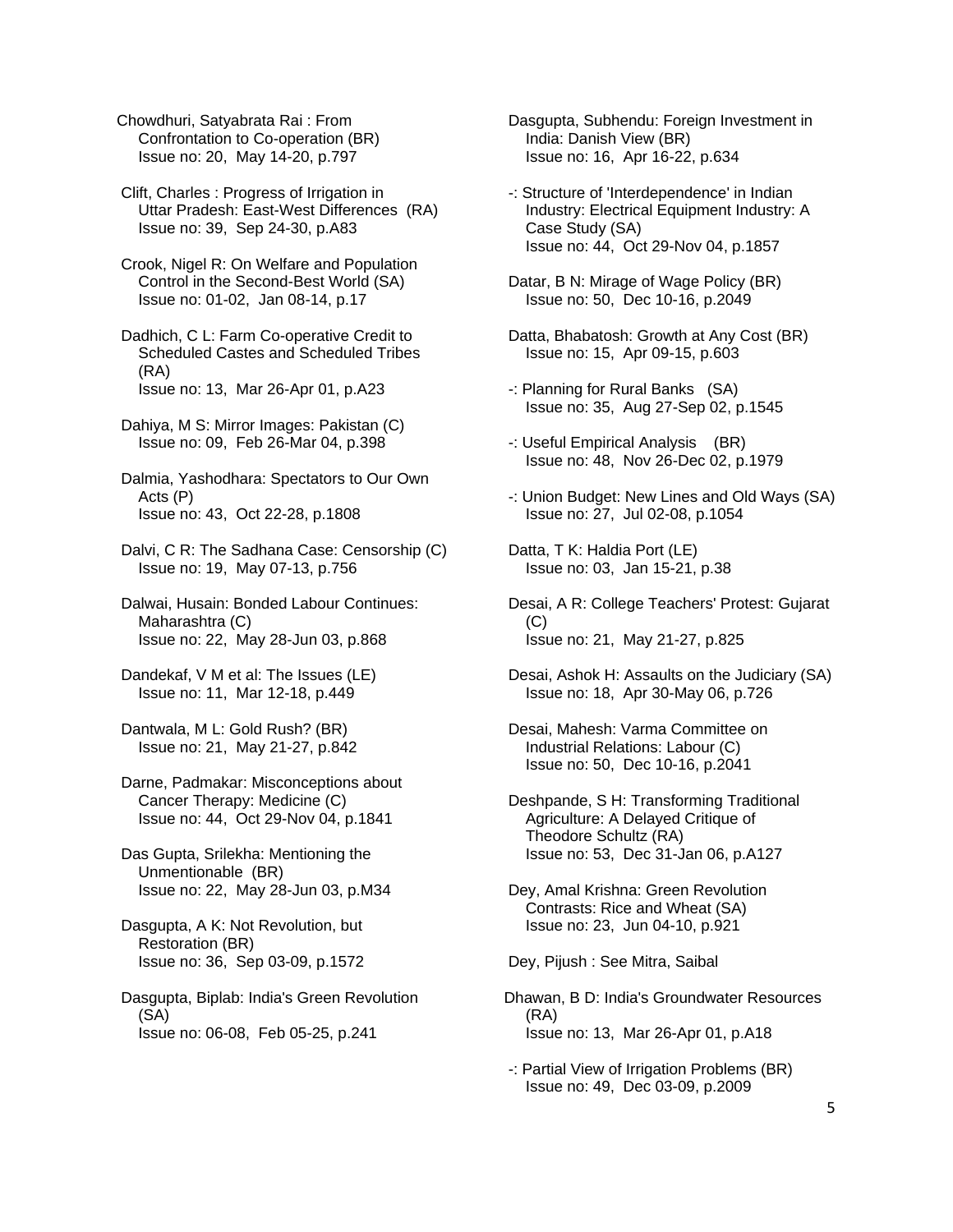Dhawan, B D: Tubewell Irrigation in the Gangetic Plains (RA) Issue no: 39, Sep 24-30, p.A91

 Dhondy, Farrukh: Shifty Shadow behind Sunny Jim: United Kingdom (C) Issue no: 18, Apr 30-May 06, p.720

 Diwan, Romesh: Development, Education and the Poor: Context of South Asia (SA) Issue no: 09, Feb 26-Mar 04, p.401

 Dua, Veena: Social Change in Urban Punjab (BR) Issue no: 30, Jul 23-29, p.1183

 Dutt, Kalyan: Changes in Land Relations in West Bengal (RA) Issue no: 53, Dec 31-Jan 06, p.A106

 Dutt, Vishnu et al: National Convention on Civil Liberties (LE) Issue no: 29, Jul 16-22, p.1123

 Eapen, Mridul: Decentralised Sector in Textile Industry: A Note (SA) Issue no: 39, Sep 24-30, p.1681

 Engineer, Asghar Ali: Do Muslims Vote as a Block?: Elections (C) Issue no: 11, Mar 12-18, p.458

 -: Pre-Independence Politics (BR) Issue no: 23, Jun 04-10, p.919

 Essack, Karrim: Polisario Shows the Way: Western Sahara (C) Issue no: 41, Oct 08-14, p.1734

 -: The Struggle Continues: Palestine (C) Issue no: 20, May 14-20, p.791

 Frank, Andre Gunder: Emergence of Permanent Emergency in India (SA) Issue no: 11, Mar 12-18, p.463

 -: Long Live Transideological Enterprise! Socialist Economies in Capitalist International Division of Labour (SA) Issue no: 06-08, Feb 05-25, p.297

 -: New International Division of Labour? (BR) Issue no: 51, Dec 17-23, p.2093

 Gajanayake, Ananda: Clean Sweep in Sri Lanka (C) Issue no: 31, Jul 30-Aug 05, p.1212

Ganapathy, K R: See Pathak, R P

 Ganesh, S R: MBO: How Much Sophistication? (BR) Issue no: 09, Feb 26-Mar 04, p.M2

 Ghose, Aurobindo : Civil Liberties: Memorandum to Home Minister (LE) Issue no: 21, May 21-27, p.821

 Gidadhubli, R G: The Brezhnev Constitution (SA) Issue no: 48, Nov 26-Dec 02, p.1981

 Gogoi, Hiren: Need for Democratic Unity: Assam (C) Issue no: 20, May 14-20, p.788

 Goodstadt, Leo: Poverty and Power in Peking Politics (C) Issue no: 49, Dec 03-09, p.2005

 Gough, Kathleen: Colonial Economics in Southeast India (SA) Issue no: 13, Mar 26-Apr 01, p.541

 GPD: Accent on Continuity: International Affairs (F) Issue no: 17, Apr 23-29, p.672

 -: Anti-Communist Offensive in Europe (F) Issue no: 45-46, Nov 05-18, p.1894

 -: Campus Musings: Hamburg (C) Issue no: 52, Dec 24-30, p.2125

 -: European Notes (F) Issue no: 40, Oct 01-07, p.1702

 -: Look Alike World: International Affairs (F) Issue no: 03, Jan 15-21, p.40

 GPD: On Eurocommunism: International Affairs (F) Issue no: 43, Oct 22-28, p.1807

-: Philosopher of Detente: International Affairs (F) Issue no: 04, Jan 22-28, p.78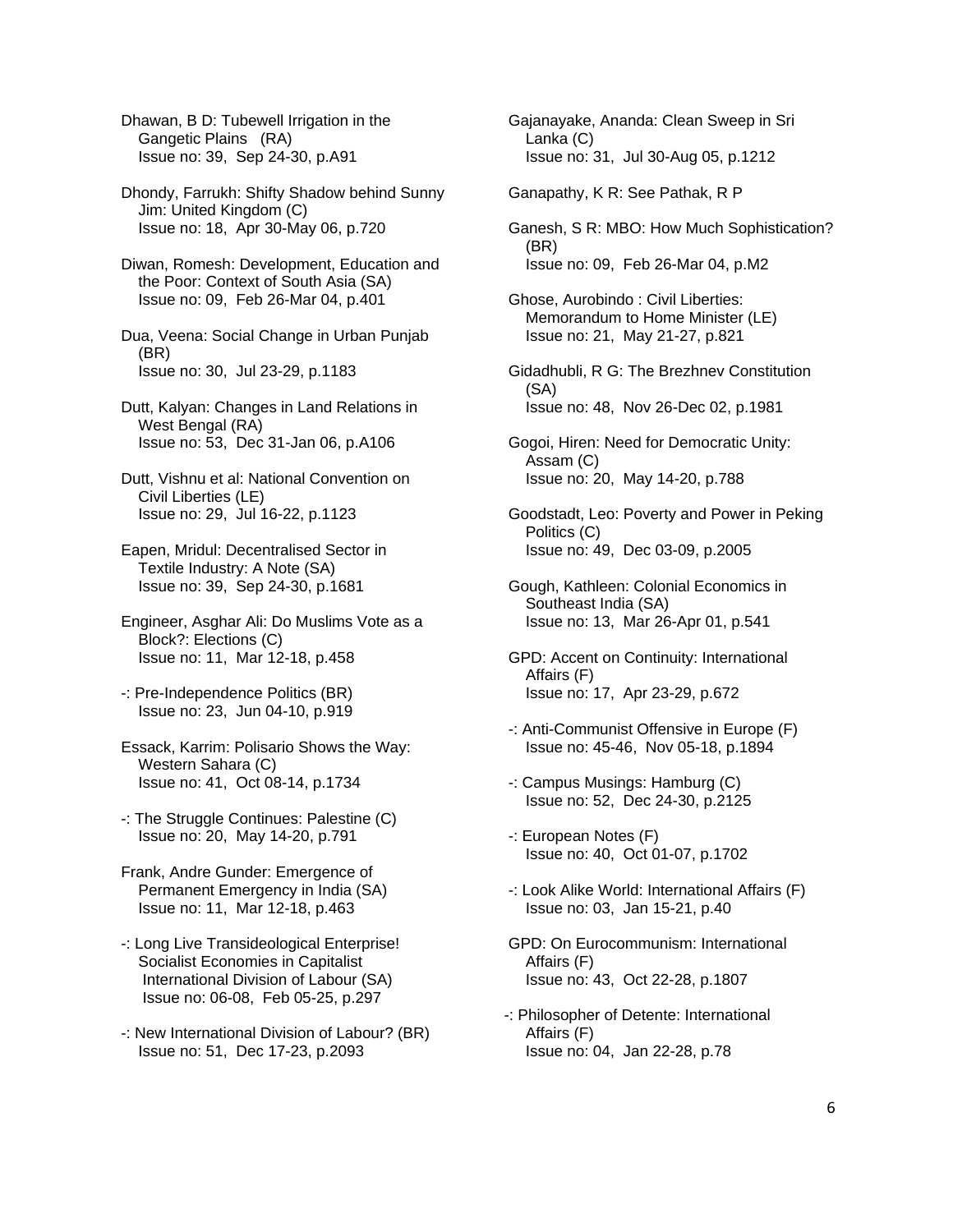- GPD: Pink Star over Western Europe? (F) Issue no: 35, Aug 27-Sep 02, p.1538
- -: Power Is Not for Changing Hands: International Affairs (F) Issue no: 13, Mar 26-Apr 01, p.539
- -: Preaching Comes Easy: International Affairs (F) Issue no: 19, May 07-13, p.761
- -: A Question of Appearances: International Affairs (F) Issue no: 50, Dec 10-16, p.2032
- -: A Warsaw Diary: International Affairs (F) Issue no: 23, Jun 04-10, p.899
- -: A World Apart: International Affairs (F) Issue no: 06-08, Feb 05-25, p.159
- Guha, Amalendu: 'Progressive' Imperialism (BR) Issue no: 20, May 14-20, p.796
- -: Bureaucracy and the Ruling Class (BR) Issue no: 27, Jul 02-08, p.1047
- -: Political Economy of Indian Nationalism: 19th Century Roots (BR) Issue no: 48, Nov 26-Dec 02, p.1977
- Gulati, I S: Interim Measures in International Finance and Development (SA) Issue no: 19, May 07-13, p.768
- -: Major Issues for the Budget (C) Issue no: 24, Jun 11-17, p.939
- -: Sixth Finance Commission's Award: An Appraisal in Retrospect (SA) Issue no: 06-08, Feb 05-25, p.287
- Gulati, I S: See Vaidyanathan, A
- Gulati, Leela: Rationing in a Peri-Urban Community: Case Study of a Squatter Habitat (SA) Issue no: 12, Mar 19-25, p.501
- Gupta, Anand P: Central Government Taxes: Have They Reduced Inequality? (SA) Issue no: 04, Jan 22-28, p.88
- -: Farm Mechanisation (LE) Issue no: 51, Dec 17-23, p.2074
- -: Growth of Government for What? (BR) Issue no: 09, Feb 26-Mar 04, p.400
- -: Who Benefits from Central Government Expenditures? (SA) Issue no: 06-08, Feb 05-25, p.267
- Gupta, Dipankar: The Political Economy of Fascism (SA) Issue no: 25, Jun 18-24, p.987
- Gupta, L C: Professionalising Management of Business in India: Problems and Prospects (RA) Issue no: 09, Feb 26-Mar 04, p.M5
- Gupta, Tarun: Cases in Advertising (BR) Issue no: 43, Oct 22-28, p.1815
- Gurung, M D: Communist Movement in Nepal: Nepal (C) Issue no: 44, Oct 29-Nov 04, p.1849
- Hardgrave, Robert L: Protective Discrimination in the United States: From DeFunis to Bakke (SA) Issue no: 49, Dec 03-09, p.2013
- Hardiman, David: Princes vs Burghers (BR) Issue no: 24, Jun 11-17, p.951
- -: Was Congress to Blame? (BR) Issue no: 19, May 07-13, p.762
- Hiro, Dilip: Centre Did Not Hold (LE) Issue no: 31, Jul 30-Aug 05, p.1208
- Houtart, Francois: Agricultural Economy Rebuilt: Vietnam (C) Issue no: 48, Nov 26-Dec 02, p.1973
- -: The Catholics: Vietnam (C) Issue no: 50, Dec 10-16, p.2043
- -: A City Struggling to Be Born: Vietnam (C) Issue no: 45-46, Nov 05-18, p.1885
- -: Problems of Reunification: Vietnam (C) Issue no: 47, Nov 19-25, p.1933
- Houtart, Francois: See Lemercinier, **Genevieve**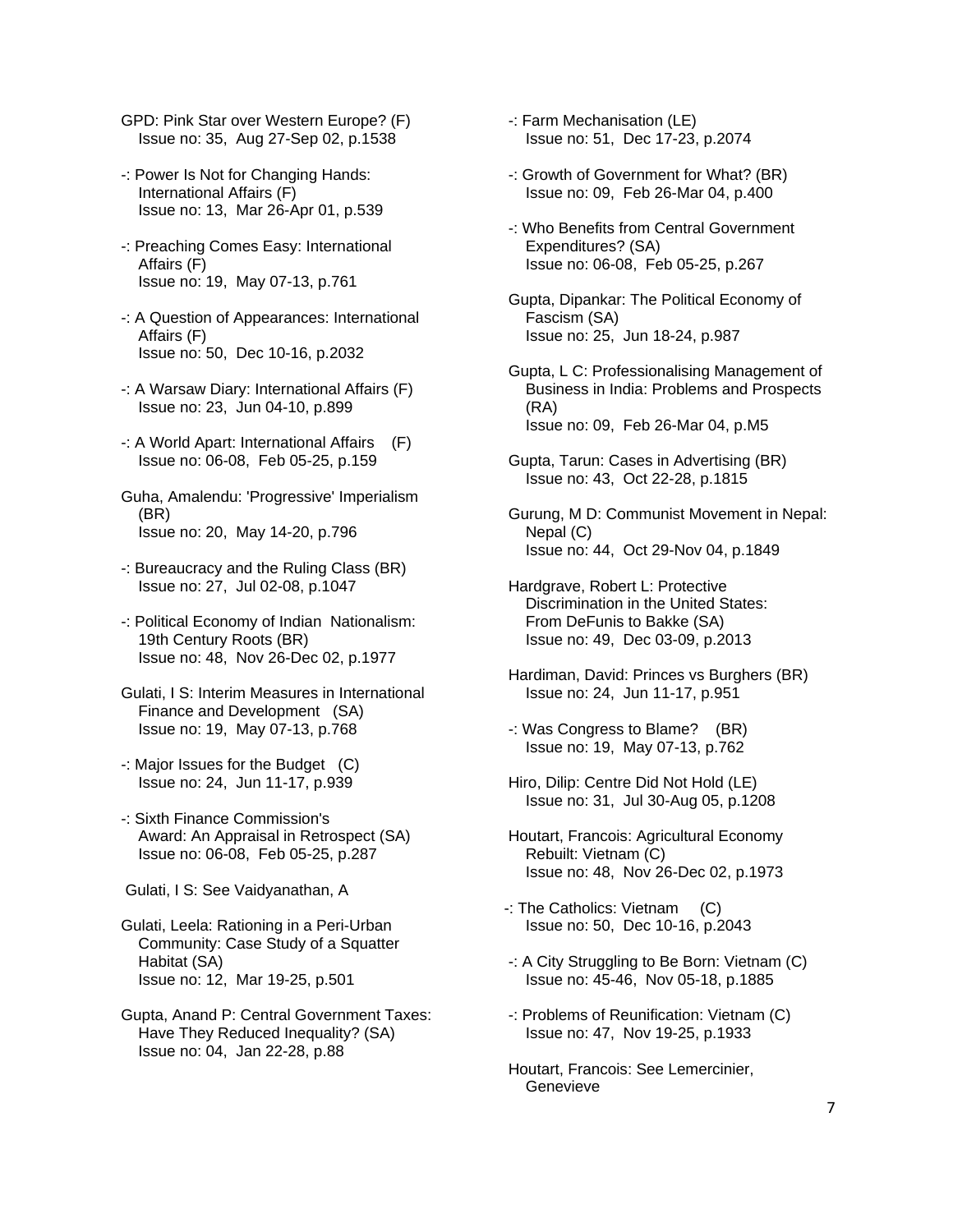Jahangir, B K: Nature of Class Struggle in Bangladesh (SA) Issue no: 50, Dec 10-16, p.2063

 Jaishankar, S and C Mohan Raja: Nuclear Cartelisation: Theory and Practice (SA) Issue no: 20, May 14-20, p.798

- Jasdanwalla, Zaibun Y: Efficient Agricultural Marketing (RA) Issue no: 53, Dec 31-Jan 06, p.A133
- Jaura, Ramesh: The Brandt Visit: India and West Germany (Ed) Issue no: 51, Dec 17-23, p.2073
- -: Creeping Authoritarianism: West Germany (C) Issue no: 43, Oct 22-28, p.1805
- -: Decline of PLO: West Asia (C) Issue no: 15, Apr 09-15, p.597
- -: How West Germany Sees It: North-South Dialogue (C) Issue no: 26, Jun 25-Jul 01, p.1018
- -: An Interview with Willy Brandt: West Germany (C) Issue no: 31, Jul 30-Aug 05, p.1218
- -: The Neutron Bomb: West Germany (C) Issue no: 36, Sep 03-09, p.1568
- -: Re-Emergence of the Left: Greece (C) Issue no: 52, Dec 24-30, p.2124
- -: Speeding to 1984: West Germany (C) Issue no: 14, Apr 02-08, p.573
- : Who Is Afraid of Wolf Biermann?: East Germany (C) Issue no: 04, Jan 22-28, p.85
- -: Year of Arms Boom: West Germany (C) Issue no: 45-46, Nov 05-18, p.1884
- : Youth in Revolt?: West Germany (C) Issue no: 23, Jun 04-10, p.911
- Jayaraman, K: Private Foreign Investment: A Comment (SA) Issue no: 05, Jan 29-Feb 04, p.149

 Jeffery, Roger: Estimates of Doctors in Delhi A Note (SA) Issue no: 05, Jan 29-Feb 04, p.132

 Jhaveri, N J: Impact of High Capital Cost on Cash Flows of Industrial Units (RA) Issue no: 35, Aug 27-Sep 02, p.M95

 Joseph, Sara and Modhumita Majumdar: No to Obscurantism (LE) Issue no: 35, Aug 27-Sep 02, p.1522

- Joshi, Heather: Market for Labour (BR) Issue no: 14, Apr 02-08, p.575
- Kalgutkar, Jean and Urmila Banerjee: School Teachers' Plight: Maharashtra (C) Issue no: 19, May 07-13, p.751
- Kanabargi, Ramesh: See Rao, Baskara N
- Kannan, K P: Agricultural Mechanisation in China (C) Issue no: 26, Jun 25-Jul 01, p.1011
- Kapur, Geeta: Art in These Dark Times (P) Issue no: 11, Mar 12-18, p.450
- Karve, D D: Unfashionable Views on Education (BR) Issue no: 10, Mar 05-11, p.430
- Kautilya: Restructuring the Political Process: Agenda for the New Government (SA) Issue no: 27, Jul 02-08, p.1057
- Kelkar, Govind S: Portrait of a Village: Rajasthan (C) Issue no: 42, Oct 15-21, p.1765
- -: Women in Modern China (BR) Issue no: 05, Jan 29-Feb 04, p.127
- Kelkar, Vijay Laxman : Evaluation of India's Trade Policies (SA) Issue no: 25, Jun 18-24, p.993
- -: Growth Possibilities in the Indian Economy (SA) Issue no: 52, Dec 24-30, p.2133
- Khan, M Y: New Issue Market and Company Finance (RA) Issue no: 09, Feb 26-Mar 04, p.M11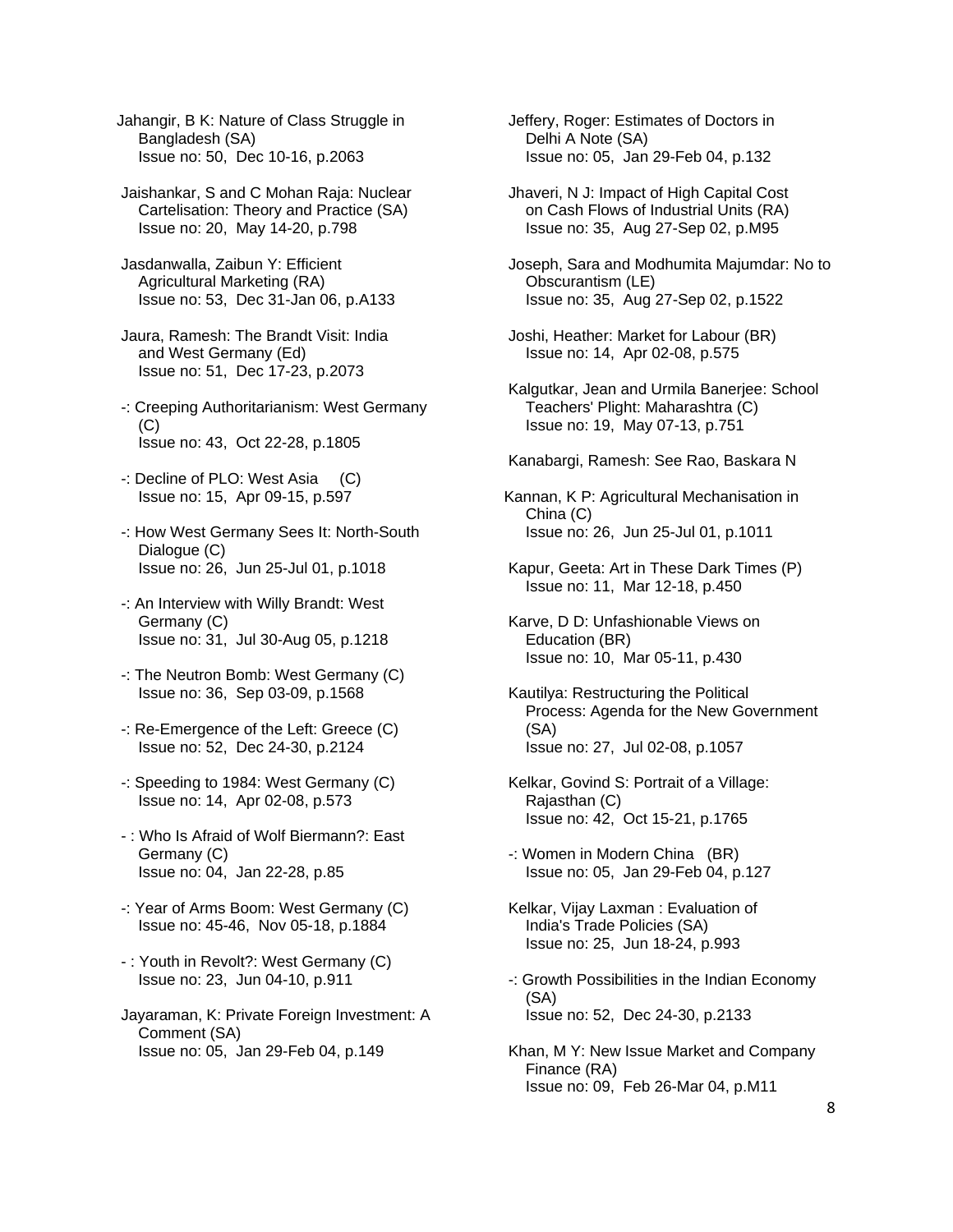Khanna, Sushil: Useless Compilation (BR) Issue no: 47, Nov 19-25, p.1938

- Kidwai, Azra: Social Structure of Indian Muslims (BR) Issue no: 31, Jul 30-Aug 05, p.1224
- Kogekar, S V: Are Governors Agents of the Centre? (BR) Issue no: 23, Jun 04-10, p.918
- -: Elections under Emergency (P) Issue no: 06-08, Feb 05-25, p.173
- -: Restoring Democracy (SA) Issue no: 18, Apr 30-May 06, p.723
- Kolhatkar, S V et al: A K Gopalan Memorial Fund (LE) Issue no: 51, Dec 17-23, p.2074
- Koshy, Ninan: From Geneva to Salisbury: Southern Africa (C) Issue no: 03, Jan 15-21, p.50
- Kotian, D B: Wages of Dock Workers (LE) Issue no: 36, Sep 03-09, p.1555
- Krishna, Venkata C: Politics of Cyclone Relief: Andhra Pradesh (C) Issue no: 49, Dec 03-09, p.2002
- Kshirsagar, S D: Growth in Consumption of Steel in India: Performance and Prospects (RA) Issue no: 35, Aug 27-Sep 02, p.M101
- Kulkarni, G R: See Wadhva, Charan D
- Kulkarni, S D: Adivasi Sub-Plan: A Mid-Term Appraisal: Maharashtra (C) Issue no: 03, Jan 15-21, p.43
- -: Monopoly Trade in Tribal Areas and Its Politics in Maharashtra (C) Issue no: 51, Dec 17-23, p.2085
- Kurien, C T: 'Goods' and 'Bads' of Capitalist Growth (BR) Issue no: 47, Nov 19-25, p.1937
- -: Abstract Generalisations (BR) Issue no: 10, Mar 05-11, p.428

 -: For Expatriate Economists (BR) Issue no: 14, Apr 02-08, p.576

- Lakshmiswaramma, M and M J K Thavaraj: How Small Man Oriented Are Small Saving Schemes? (SA) Issue no: 21, May 21-27, p.845
- Lal, Deepak: Agricultural Growth and Rural Real Wages: A Reply (SA) Issue no: 20, May 14-20, p.802
- Lal, Ram N: National Accounts Statistics for India (SA) Issue no: 17, Apr 23-29, p.689
- Lall, Sanjaya and Senaka Bibile: Political Economy of Controlling Transnationals: Pharmaceutical Industry in Sri Lanka, 1972-76 (SA) Issue no: 33-34, Aug 13-26, p.1419
- Lateef, Shahida: Whither the Indian Women's Movement? (SA) Issue no: 47, Nov 19-25, p.1948
- Lavakare, S P: Workers' Participation in Management (RA) Issue no: 09, Feb 26-Mar 04, p.M22
- Laxminarayan, H: Changing Conditions of Agricultural Labourers (SA) Issue no: 43, Oct 22-28, p.1817
- Laxminarayan, H and S S Tyagi: Inter-State Variations in Types of Tenancy (RA) Issue no: 39, Sep 24-30, p.A77
- -: Tenancy: Extent and Inter-State Variations (SA) Issue no: 22, May 28-Jun 03, p.880
- Lemercinier, Genevieve and Francois Houtart: Rehabilitation of Prostitutes and Drug Addicts: Vietnam (C) Issue no: 53, Dec 31-Jan 06, p.2157
- -: Reorganisation of Agriculture in the South: Vietnam (C) Issue no: 52, Dec 24-30, p.2123
- Lieten, G K: Indian Communists Look at Indian Communism (BR) Issue no: 37, Sep 10-16, p.1606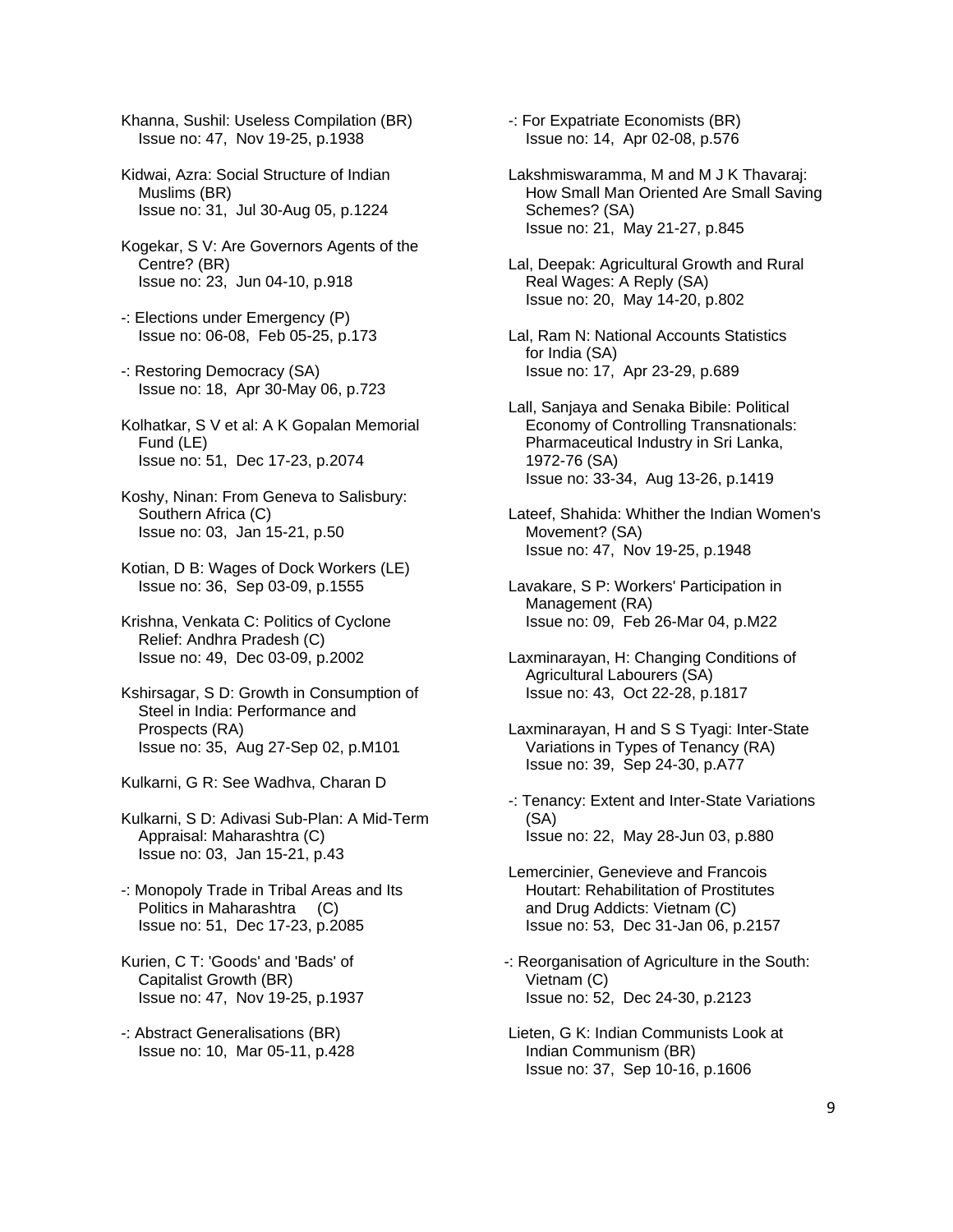Lieten, Kristoffel : Indian Working Class in Perspective (BR) Issue no: 50, Dec 10-16, p.2047

 Lifschultz, Lawrence: Abu Taher's Last Testament: Bangladesh: The Unfinished Revolution (SA) Issue no: 33-34, Aug 13-26, p.1303

 Madan, T N: Politics of Proselytisation (BR) Issue no: 36, Sep 03-09, p.1578

 Mahanta, Aparna Dutt: Portrait of a Victorian Communist (BR) Issue no: 53, Dec 31-Jan 06, p.2162

 Mahapurusa: In Season and Out (LE) Issue no: 20, May 14-20, p.782

Majumdar, Modhumita: See Joseph, Sara

 Majumder, Arun: Poverty, Politics and Development: A Comment (SA) Issue no: 19, May 07-13, p.773

 Makhijani, Arjun: Energy Policy for Rural India (SA) Issue no: 33-34, Aug 13-26, p.1451

 Malhotra, A K: Technology and Change (LE) Issue no: 03, Jan 15-21, p.38

 Mandelbaum, David G: Ethnology as Science and as Art (RA) Issue no: 35, Aug 27-Sep 02, p.1539

 Manor, James: Structural Changes in Karnataka Politics (SA) Issue no: 44, Oct 29-Nov 04, p.1865

 Mayya, M R: Do Equities Act as a Hedge against Inflation? (RA) Issue no: 22, May 28-Jun 03, p.M61

 Mehrotra, O N: Easier Said than Done: Pakistan (C) Issue no: 31, Jul 30-Aug 05, p.1219

 Menon, K A and M R Nair: Some Proposals for the Union Budget for 1977-78 (SA) Issue no: 19, May 07-13, p.763

 Menon, Mukundan C: The Dead and the Barely Living (C) Issue no: 22, May 28-Jun 03, p.860

 Mishra, Brahmanand: Groping towards Liberalisation: Nepal (C) Issue no: 47, Nov 19-25, p.1936

 -: Homecoming for Exiles? (C) Issue no: 01-02, Jan 08-14, p.12

 -: Prelude to the Desai Visit: Nepal (C) Issue no: 50, Dec 10-16, p.2045

 Misra, B D; Ruth Simmons; Ali Ashraf and George Simmons: Reflections on the Future of Family Planning (SA) Issue no: 36, Sep 03-09, p.1583

 Misra, Udayon: Portrait of a Naga 'Hostile': Nagaland (C) Issue no: 20, May 14-20, p.788

 Mitra, Saibal and Pijush Dey: Release of Political Prisoners Must Be Unconditional and Total (LE) Issue no: 24, Jun 11-17, p.936

 Modi, Navroz: Political Prisoners (LE) Issue no: 16, Apr 16-22, p.622

Mohan Raja, C: See Jaishankar, S

 Mohan Ram: Can Superpowers Be Kept Out?: Indian Ocean (Ed) Issue no: 50, Dec 10-16, p.2028

Mohan Ram: The Forgotten Ones?: Civil Rights (Ed) Issue no: 13, Mar 26-Apr 01, p.520

 -: The Key Issue (P) Issue no: 06-08, Feb 05-25, p.175

 -: Legalistic Approach: Naxalite Prisoners (C) Issue no: 16, Apr 16-22, p.628

 -: Shifting Alliances: Politics (Ed) Issue no: 14, Apr 02-08, p.557

 -: Where Is the Political Approach?: Political Prisoners-II (C) Issue no: 21, May 21-27, p.829

 Mojumdar, Modhumita: Restructuring Family Planning (C) Issue no: 13, Mar 26-Apr 01, p.533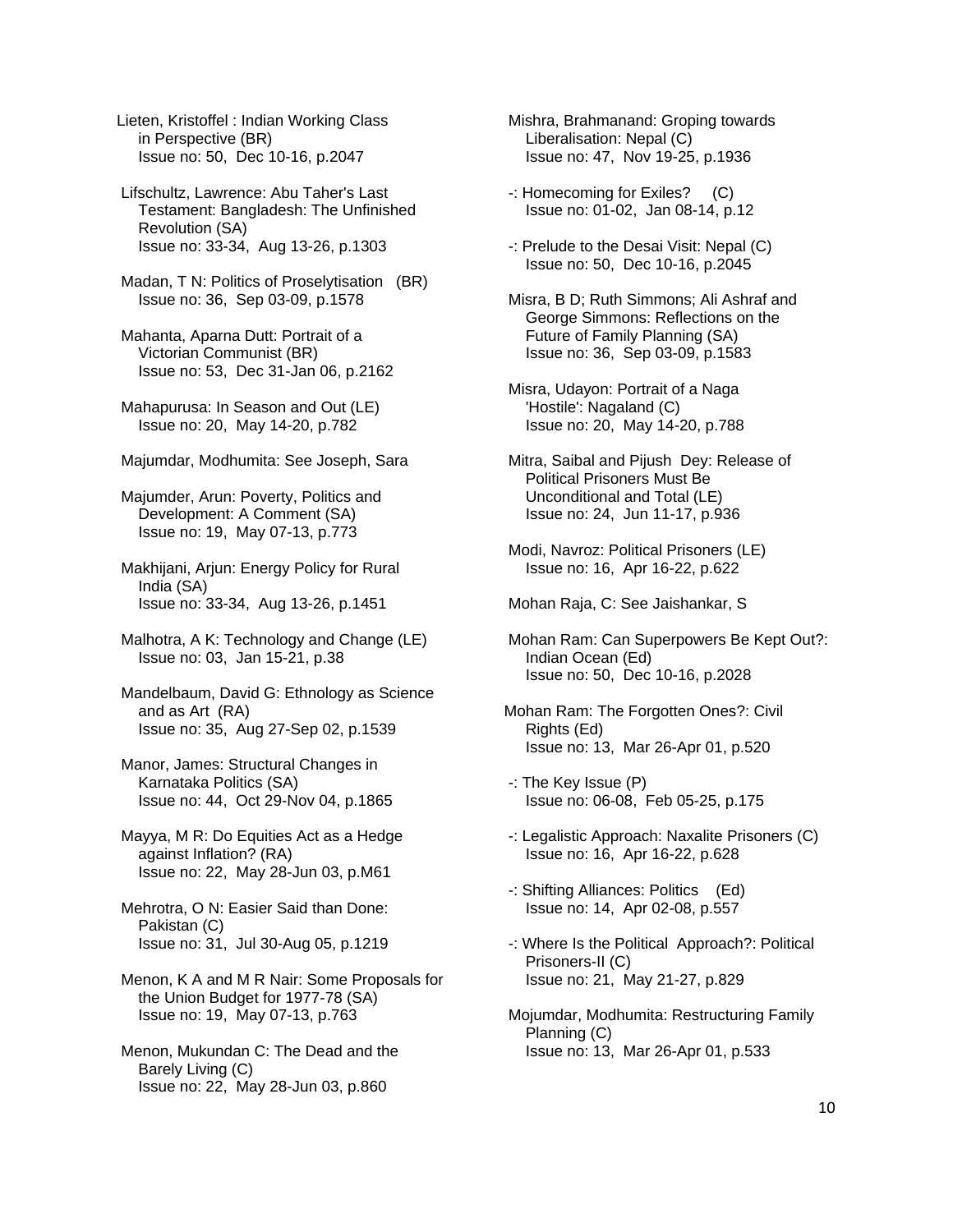Mrityubodh: History Lessons (C) Issue no: 50, Dec 10-16, p.2036

 Mundle, Sudipto: Home Market, Capitalism in Agriculture, and Drain of Agricultural Surplus (RA) Issue no: 26, Jun 25-Jul 01, p.A49

 Muni, S D: New Face of Non-Alignment: Foreign Policy (C) Issue no: 44, Oct 29-Nov 04, p.1846

 -: A Three-Way Deal?: Nepal (C) Issue no: 27, Jul 02-08, p.1044

 Munshi, Surendra: Industrial Labour in Developing Economies: A Critique of the Labour Commitment Theory (RA) Issue no: 35, Aug 27-Sep 02, p.M74

 Munsi, Nihar et al: Demand for Restoration of Democratic Norms (LE) Issue no: 09, Feb 26-Mar 04, p.382

Nair, M R: See Menon, K A

 Nalapat, M D: Story of a 'Top Priority' Scheme: Kerala (C) Issue no: 51, Dec 17-23, p.2087

 Nambiar, R G: Import Substitution, Domestic Resource Cost, and Key Sectors in the Indian Economy (SA) Issue no: 24, Jun 11-17, p.954

Namboodiri, P K S: The Meaning of Detente (BR) Issue no: 44, Oct 29-Nov 04, p.1855

 Narayan, Hemendra: The Gomia Strike: Bihar (C) Issue no: 47, Nov 19-25, p.1928

Narayana, N S S: See Srinivasan, T N

 Narayanaswamy, Ramnath: Workers' Anger: Faridabad (C) Issue no: 28, Jul 09-15, p.1086

 Nastik: The Poya Epoch: Sri Lanka (C) Issue no: 10, Mar 05-11, p.423

 Nayak, Satyendra S: Exchange Rate Policy under a Regime of Floating Rates: A Critique of the Indian Experience (SA) Issue no: 03, Jan 15-21, p.55

 -: Illegal Transactions in External Trade and Payments in India: An Empirical Study (SA) Issue no: 50, Dec 10-16, p.2051

 Nayar, Baldev Raj: India and the Super Powers: Deviation or Continuity in Foreign Policy? (SA) Issue no: 30, Jul 23-29, p.1185

- -: United States and India: New Directions and Their Context (SA) Issue no: 45-46, Nov 05-18, p.1905
- Nickum, James E: An Instance of Local Irrigation Management in China (SA) Issue no: 40, Oct 01-07, p.1714

 Nilsen, Svein Erik : Use of Computer Technology in Developing Countries (RA) Issue no: 48, Nov 26-Dec 02, p.M110

- Nireekshak: 'Express' Paradox (F) Issue no: 27, Jul 02-08, p.1037
- -: End to News Management? (F) Issue no: 15, Apr 09-15, p.602
- -: Here's Samachar (F) Issue no: 20, May 14-20, p.793
- -: Travails of a Newspaper: The Fourth Estate (F) Issue no: 53, Dec 31-Jan 06, p.2154
- -: Travails of an Editor (F) Issue no: 25, Jun 18-24, p.982
- -: Undoing Samachar (F) Issue no: 48, Nov 26-Dec 02, p.1975
- -: Villains and Heroes (F) Issue no: 13, Mar 26-Apr 01, p.526
- -: White Paper on Media Misuse (F) Issue no: 24, Jun 11-17, p.948
- -: Willing to Be Corrupted (F) Issue no: 17, Apr 23-29, p.684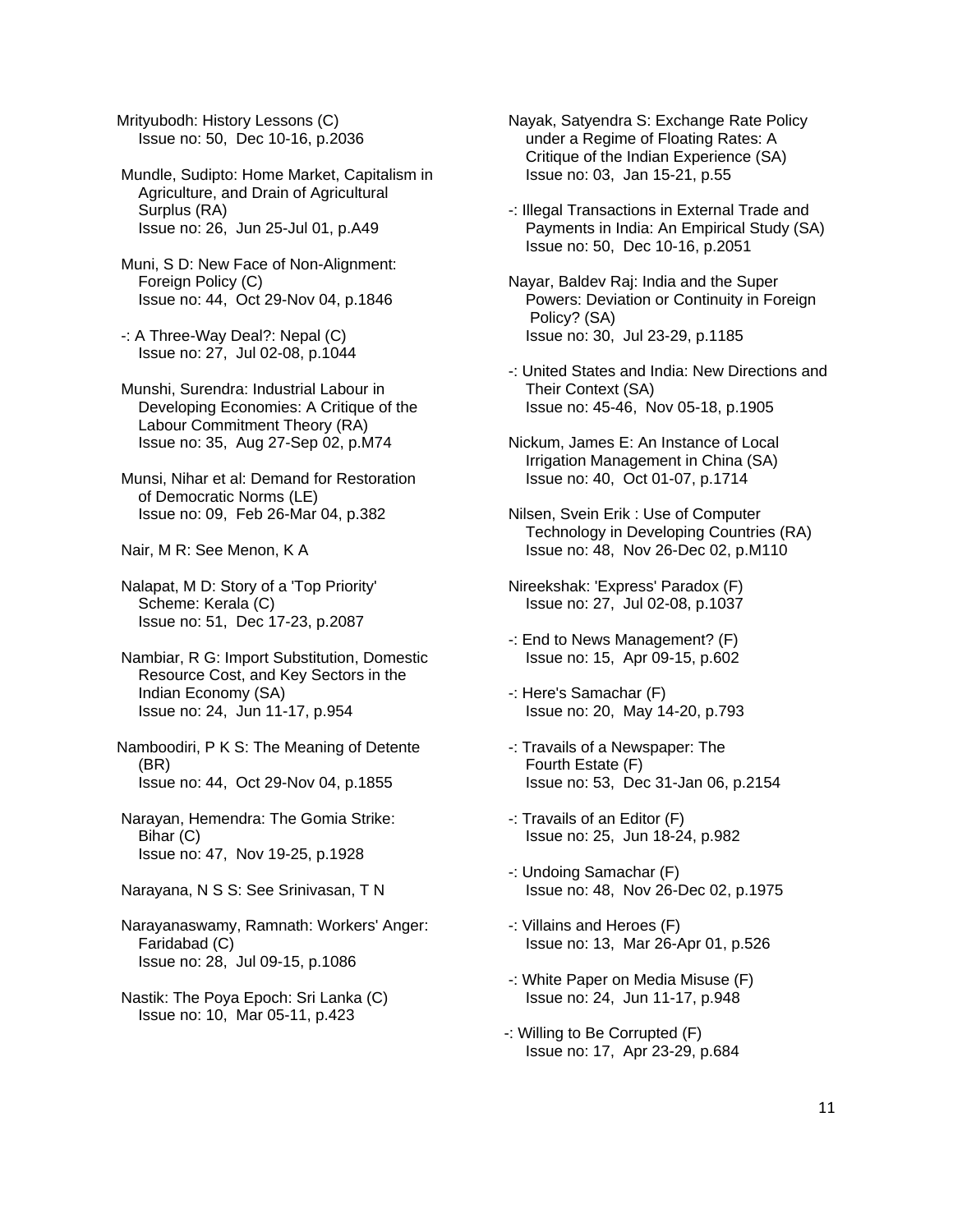- Noorani, A G: Anatomy of Repression: Pakistan (C) Issue no: 26, Jun 25-Jul 01, p.1016
- -: Liquidation of Personal Liberty (SA) Issue no: 18, Apr 30-May 06, p.730
- -: Repression in Indonesia: Violation of Human Rights (C) Issue no: 44, Oct 29-Nov 04, p.1847
- -: Vain Search for Agreement (BR) Issue no: 42, Oct 15-21, p.1770
- O'Brien, Peter: Towards a Socialist Spain?: Madrid (C) Issue no: 27, Jul 02-08, p.1045
- Omvedt, Gail: Africa: Waves of Liberation, Undertows of Turmoil (C) Issue no: 42, Oct 15-21, p.1766
- -: Marathi Sahitya Sammelan: Maharashtra (C) Issue no: 49, Dec 03-09, p.2003
- Omvedt, Gail: See Patankar, Bharat

 Oza, A N: Committee on Company Law and MRTP Act: Exercise in Futility (SA) Issue no: 32, Aug 06-12, p.1268

- Panda, Rajaram: Uses of Uranium: Australia  $(C)$ Issue no: 53, Dec 31-Jan 06, p.2158
- Parekh, H T: Money and Prices (LE) Issue no: 42, Oct 15-21, p.1758
- Parsons, Catherine: Always up to Date (BR) Issue no: 28, Jul 09-15, p.1095
- Pat, A K: Surface View of Rural Money Market (BR) Issue no: 21, May 21-27, p.843
- Patankar, Bharat and Gail Omvedt: The Bourgeois State in Post-Colonial Social Formations (SA) Issue no: 53, Dec 31-Jan 06, p.2165
- Patel, Shirish B: Janata Colony to Cheetah Camp: Redeeming the Wrong: Bombay (C) Issue no: 28, Jul 09-15, p.1091

 Pathak, R P; K R Ganapathy and Y U K Sarma: Shifts in Pattern of Asset-Holdings of Rural Households, 1961-62 to 1971-72 (SA) Issue no: 12, Mar 19-25, p.507

- Pathan, J N: Working Class Organisation in Poona: Labour (C) Issue no: 35, Aug 27-Sep 02, p.1527
- Patil, R H: Emerging Possibilities in India's Bilateral Trade (SA) Issue no: 10, Mar 05-11, p.431
- -: Joint Sector: Assessment of SIDCs' Role (C) Issue no: 05, Jan 29-Feb 04, p.117
- Patnaik, Prabhat and S K Rao: Towards an Explanation of Crisis in a Mixed Underdeveloped Economy (SA) Issue no: 06-08, Feb 05-25, p.205
- Patwardhan, W H: Daniel Thorner (LE) Issue no: 29, Jul 16-22, p.1123
- Pendse, D R: Financing New Industrial Ventures: Some Inhibiting Factors (SA) Issue no: 30, Jul 23-29, p.1189

 Peterzell, Jay: The Trilateral Commission and the Carter Administration (SA) Issue no: 51, Dec 17-23, p.2097

- Pethe, Vasant P: Family Planning and Election Manifestos: Elections (C) Issue no: 10, Mar 05-11, p.421
- Pethe, Vasant P: Prospectives for the 1981 Census: Population (C) Issue no: 32, Aug 06-12, p.1257
- Prahalad, C K: MNCs and Export Development (RA) Issue no: 09, Feb 26-Mar 04, p.M25

 Prakash, Padma: Restructuring the CSIR (LE) Issue no: 41, Oct 08-14, p.1724

 Prasad, Krishna K: See Reddy, Amulya Kumar N

 Puri, Mohinder Pal : Take a Little, Give a Little: Direct Tax Proposals in 1977-78 Budget (SA) Issue no: 28, Jul 09-15, p.1099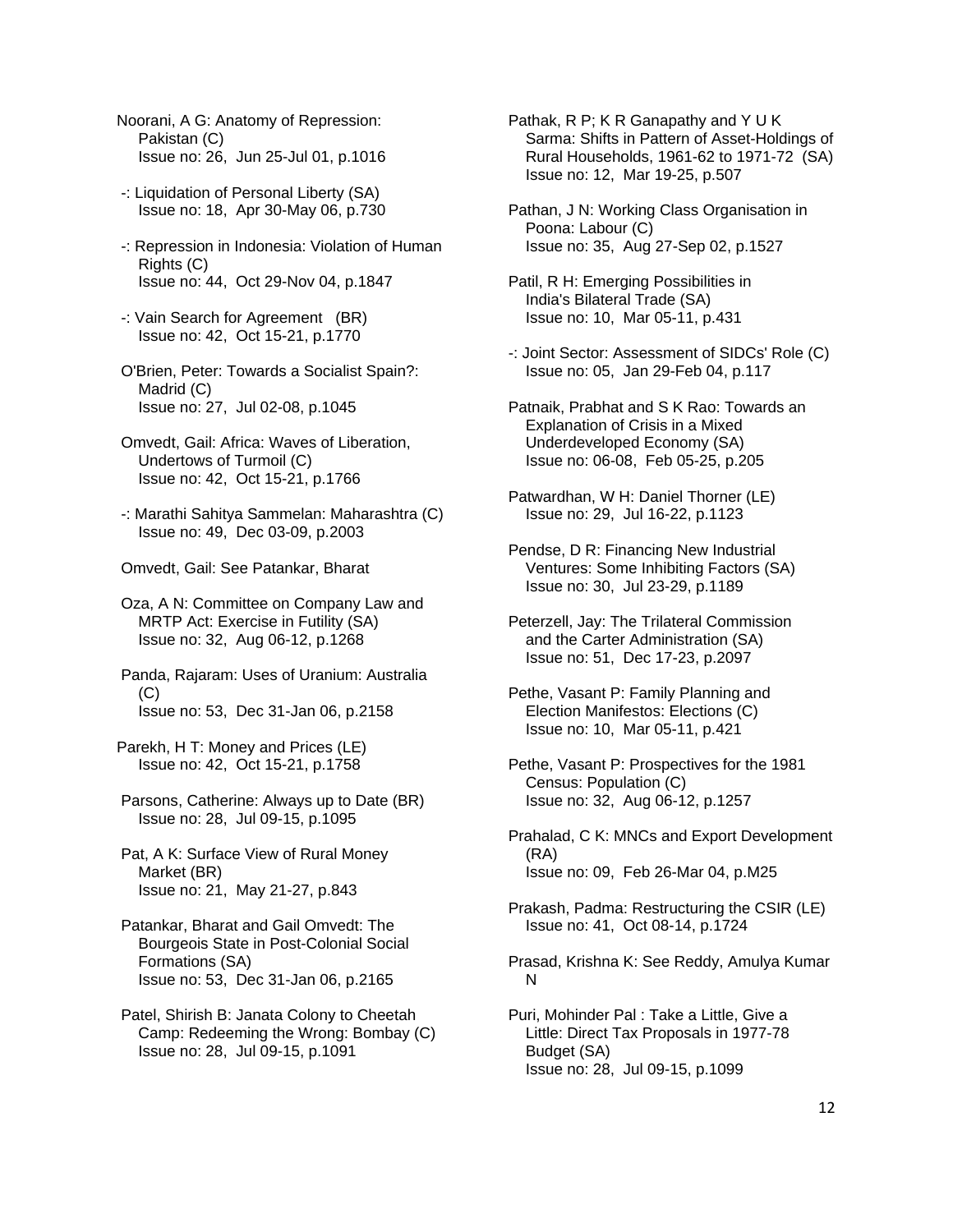Qadeer, Imrana: Reshaping Health Services: A Note on Draft Plan on Rural Health Services (SA) Issue no: 23, Jun 04-10, p.926

 Rahman, A: Indian Science Policy (BR) Issue no: 38, Sep 17-23, p.1641

 Raj, K N: Poverty, Politics and Development: Western Europe in First Half of 19th Century and South Asia in Second Half of the 20th (SA) Issue no: 06-08, Feb 05-25, p.185

 Rajendra Kumar: Checking Inflation: A Note (SA) Issue no: 38, Sep 17-23, p.1655

 Ramaswamy, E A: Trade Union Scene: Past And Future (C) Issue no: 16, Apr 16-22, p.629

- Rangarajan, C: Budget without a Focus (SA) Issue no: 28, Jul 09-15, p.1096
- -: Corporate Investment in 1977: A Forecast (SA) Issue no: 14, Apr 02-08, p.577
- Rao, Baskara N; Ramesh Kanabargi and Shantha Kanabargi: Criteria for Denying Medical Termination of Pregnancy (SA) Issue no: 48, Nov 26-Dec 02, p.1985

 Rao, Challapalli Srinivasa: Andhra Cyclone (LE) Issue no: 49, Dec 03-09, p.1995

 Rao, G N: Pattern of Asset-Holding in Rural India: A Comment (SA) Issue no: 03, Jan 15-21, p.67

 Rao, Govinda M: Federal Fiscal Transfers in India: Performance of Six Finance Commissions (SA) Issue no: 31, Jul 30-Aug 05, p.1226

 -: Specific Purpose versus Block Grants: A Comment (SA) Issue no: 23, Jun 04-10, p.928

 Rao, Hanumantha C H: Agricultural Growth and Rural Poverty: Some Lessons from past Experience (SA) Issue no: 33-34, Aug 13-26, p.1369

 Rao, S K: Capitalist Terror in Ghaziabad: Labour (C) Issue no: 38, Sep 17-23, p.1635

- -: Money Supply: The Paradox (C) Issue no: 01-02, Jan 08-14, p.8
- -: Wage Policy in a Mixed Economy (BR) Issue no: 12, Mar 19-25, p.499

Rao, S K: See Patnaik, Prabhat

 Rao, Srinivasa K: Money Supply Analysis (SA) Issue no: 30, Jul 23-29, p.1193

 Rao, Surapaneni Rama: Appeal for Judicial Enquiry (LE) Issue no: 26, Jun 25-Jul 01, p.1003

 Reddy, Amulya Kumar N: The CSIR Decision: A Serious Threat to Indian Development (SA) Issue no: 38, Sep 17-23, p.1651

 Reddy, Amulya Kumar N and Krishna K Prasad: Technological Alternatives and the Indian Energy Crisis (SA) Issue no: 33-34, Aug 13-26, p.1465

 Reddy, C G K: Does Samachar Need Restructuring? A Critique of Kuldip Nayar Committee's Report (SA) Issue no: 40, Oct 01-07, p.1705

 Reddy, Tarimela Ramdas and P Suryanarayana: Bhargava Commission (LE) Issue no: 32, Aug 06-12, p.1247

 Reserve Bank of India: Inanities on the Economy (OP) Issue no: 38, Sep 17-23, p.1626

 Reynolds, Norman and Pushpa Sundar: Maharashtra's Employment Guarantee Scheme: A Programme to Emulate? (SA) Issue no: 29, Jul 16-22, p.1149

 Riskin, Carl: Judging Economic Development: The Case of China (SA) Issue no: 41, Oct 08-14, p.1741

 Roy, Ajit: Christians and Marxists (BR) Issue no: 24, Jun 11-17, p.952

 -: Congress Terror: West Bengal (C) Issue no: 11, Mar 12-18, p.459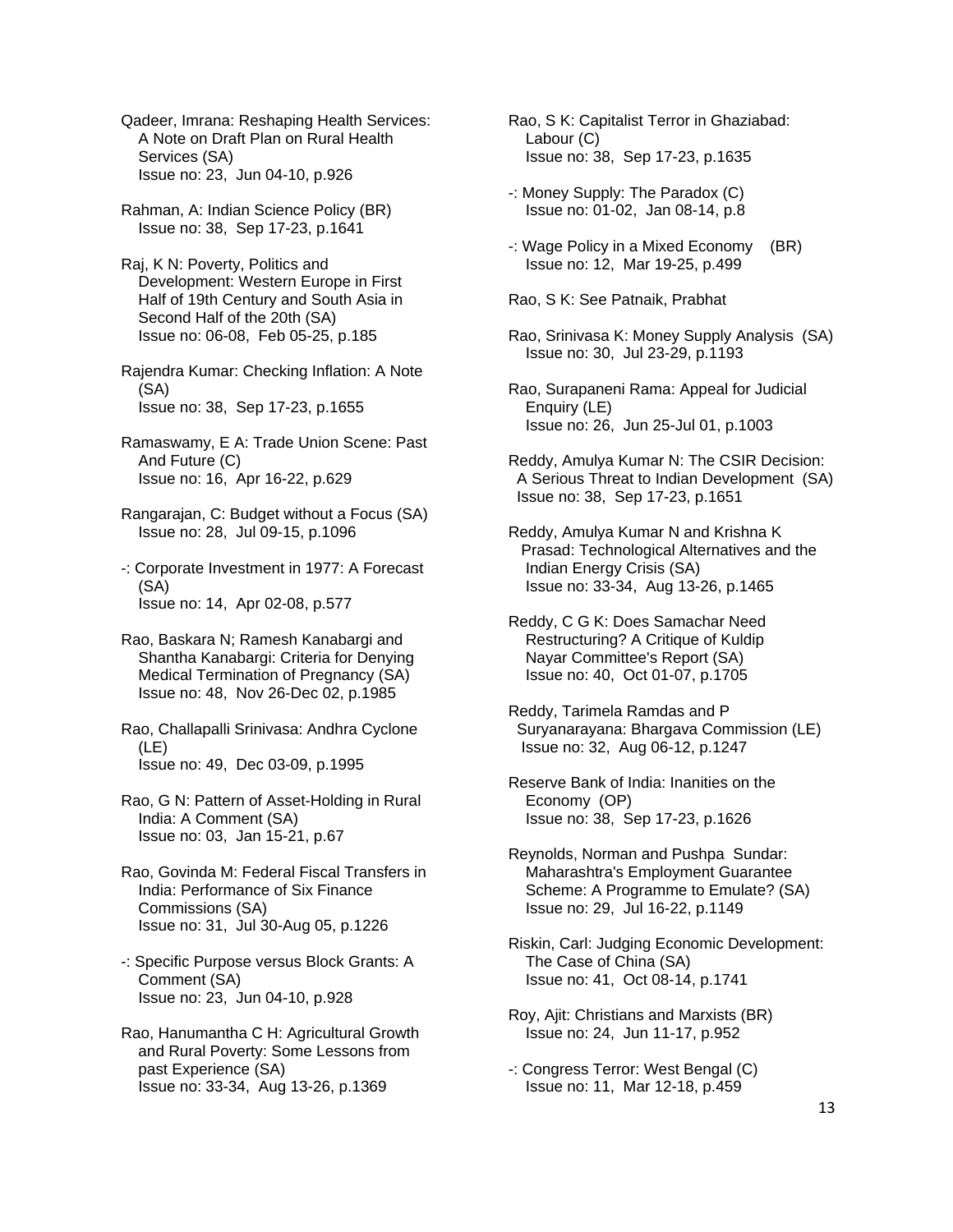- Roy, Ajit: Gains for the Left: West Bengal-I (C) Issue no: 14, Apr 02-08, p.564
- -: Not a Negative Vote: West Bengal (C) Issue no: 27, Jul 02-08, p.1040
- -: Not Cricket: West Bengal (Ed) Issue no: 31, Jul 30-Aug 05, p.1207
- -: Russian Studies of China (LE) Issue no: 29, Jul 16-22, p.1123
- -: Story of Shambhu Saha: Police Atrocities (Ed) Issue no: 18, Apr 30-May 06, p.705
- -: Substituting Reform for Revolution: West Bengal (C) Issue no: 53, Dec 31-Jan 06, p.2153
- Roy, Ajit and Adrak Vyapari: West Bengal Assembly Elections (LE) Issue no: 41, Oct 08-14, p.1724
- Roy, Kalyan : Contract Labour (LE) Issue no: 40, Oct 01-07, p.1686
- Rudra, Ashok: The Left Front Government (C) Issue no: 36, Sep 03-09, p.1563
- -: Perfect Competition and All That (LE) Issue no: 21, May 21-27, p.821
- Rudra, Ashok: See Chattopadhyay, Manabendu
- Ruia, Anil Kumar S: Problems and Prospects of Sugar Industry (SA) Issue no: 50, Dec 10-16, p.2068
- Saberwal, Satish: Aspects of African Socio-Economic Systems (BR) Issue no: 45-46, Nov 05-18, p.1896
- -: An Error Acknowledged (LE) Issue no: 43, Oct 22-28, p.1795
- -: Tanzanian Socialism (BR) Issue no: 39, Sep 24-30, p.1675
- Sagreiya, K P: Making the Most of Forests (BR) Issue no: 05, Jan 29-Feb 04, p.129

 Sanyal, A: Neo-Classical Growth Theory (BR) Issue no: 45-46, Nov 05-18, p.1895

Sanyal, S K: See Visaria, Pravin:

- Sarma, Y U K: See Pathak, R P
- Sathyamurthy, T V: Evading the Crucial Questions (BR) Issue no: 31, Jul 30-Aug 05, p.1220
- Sau, Ranjit: Indian Political Economy, 1967-77: Marriage of Wheat and Whisky (SA) Issue no: 15, Apr 09-15, p.615
- -: An Interesting Introduction (BR) Issue no: 44, Oct 29-Nov 04, p.1853
- -: Share of Wages (BR) Issue no: 26, Jun 25-Jul 01, p.1020
- -: Towards a Marxian Theory of International Trade and Capital Flow (SA) Issue no: 33-34, Aug 13-26, p.1437
- Sen Gupta, N: Further on the Mode of Production in Agriculture (RA) Issue no: 26, Jun 25-Jul 01, p.A55
- Sen, Sunanda: Strategy of Export-Oriented Growth: A Theoretical Note (SA) Issue no: 37, Sep 10-16, p.1612
- Shah, Ghansham: Revolution, Reform, or Protest? A Study of the Bihar Movement:  $I(SA)$ Issue no: 15, Apr 09-15, p.605
- Shah, Ghanshyam: Revolution, Reform, or Protest? A Study of the Bihar Movement: II (SA) Issue no: 16, Apr 16-22, p.642
- -: Revolution, Reform, or Protest? A Study of the Bihar Movement: III (SA) Issue no: 17, Apr 23-29, p.695
- -: The Rural Elite (BR) Issue no: 31, Jul 30-Aug 05, p.1225
- Shanin, Teodor: Measuring Peasant Capitalism: Russia's 1920s and India's 1970s (SA) Issue no: 47, Nov 19-25, p.1939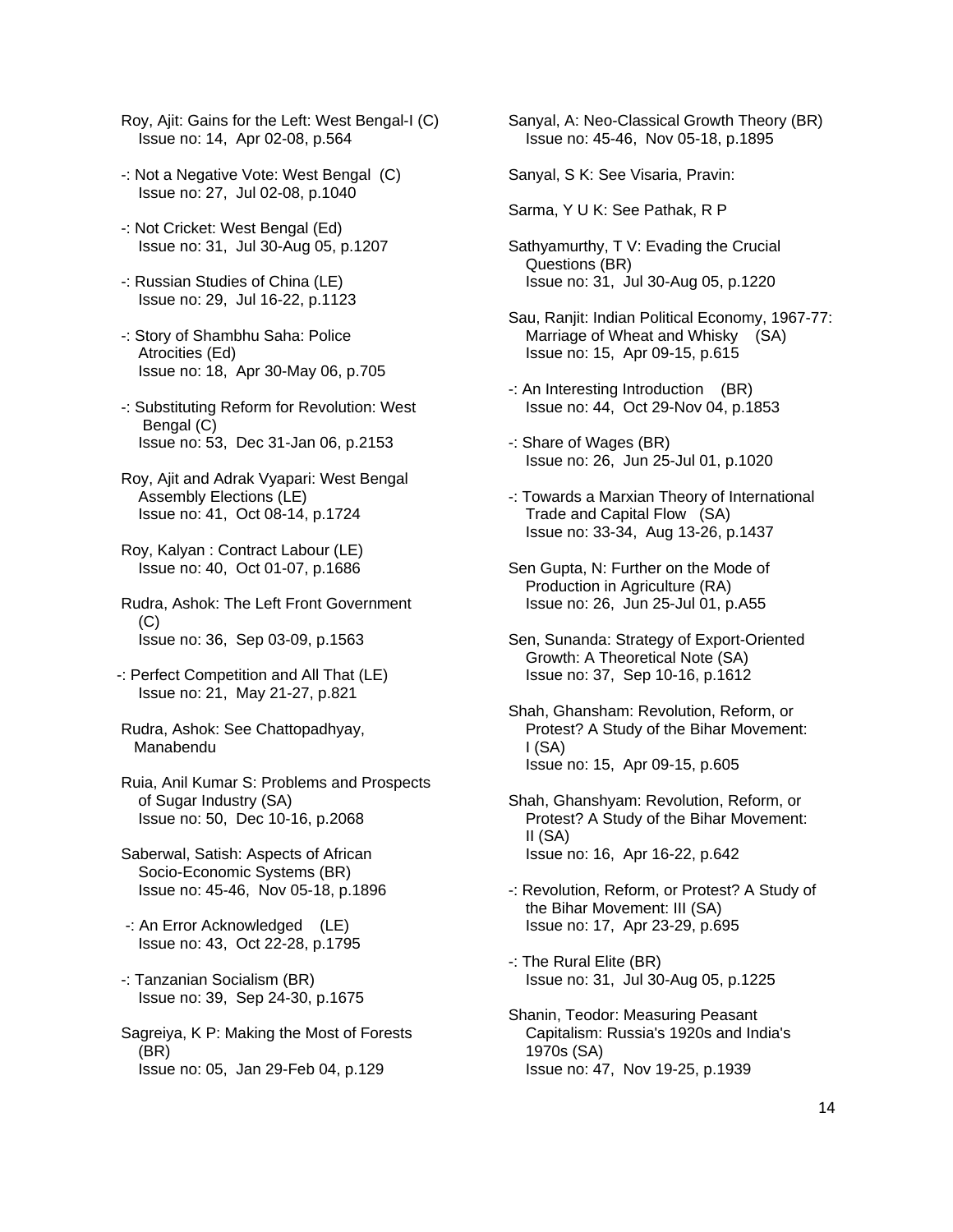Shankar, Padmini: Concentration of Economic Power (BR) Issue no: 53, Dec 31-Jan 06, p.2161

- Sharma, Navanit: Soviet Union: Socialist, Revisionist or Capitalist? (RA) Issue no: 03, Jan 15-21, p.51
- Sheth, N R: Towards Industrial Democracy (RA) Issue no: 22, May 28-Jun 03, p.M36
- Shourie, Arun: Intellectuals and the Interregnum (P) Issue no: 33-34, Aug 13-26, p.1289
- -: Satyagraha and Democracy (P) Issue no: 06-08, Feb 05-25, p.161
- -: Tarkunde Committee (LE) Issue no: 36, Sep 03-09, p.1555
- Siddhartha, V: On Propagating Scientific Temper (P) Issue no: 24, Jun 11-17, p.949
- Simmons, George: See Misra, B D
- Simmons, Ruth: See Misra, B D
- Singh, Baljit: A Report from Punjab: Family Planning (C) Issue no: 32, Aug 06-12, p.1255
- Singh, N K: After the Massacre: Madhya Pradesh (C) Issue no: 25, Jun 18-24, p.976
- -: Cracks in a Stronghold: Madhya Pradesh (C) Issue no: 11, Mar 12-18, p.457
- -: Dalli-Rajahara Workers' Continuing Struggle: Madhya Pradesh (C) Issue no: 49, Dec 03-09, p.2004
- -: End to Congress Jagirdari: Madhya Pradesh (C) Issue no: 14, Apr 02-08, p.572
- -: Harijans at Bay: Madhya Pradesh (C) Issue no: 39, Sep 24-30, p.1673
- -: Mini-MISA against Workers: Madhya Pradesh (C) Issue no: 42, Oct 15-21, p.1764
- -: Oppression of Scheduled Castes: Madhya Pradesh (C) Issue no: 43, Oct 22-28, p.1800
- -: The Struggle Continues: Dalli-Rajahara (C) Issue no: 30, Jul 23-29, p.1174
- -: Trade Unionism with a Difference: Dalli- Rajahara (C) Issue no: 29, Jul 16-22, p.1131
- -: Victory for Workers: Dalli-Rajahara Mines (C) Issue no: 28, Jul 09-15, p.1088
- -: Wages of Emergency: Madhya Pradesh (C) Issue no: 26, Jun 25-Jul 01, p.1013
- -: Why Did D P Mishra Quit Congress?: Madhya Pradesh (C) Issue no: 41, Oct 08-14, p.1729
- Sinha, Arun: Class War, Not 'Atrocities against Harijans': Bihar (C) Issue no: 50, Dec 10-16, p.2037
- -: Decline and Fall: Bihar (C) Issue no: 14, Apr 02-08, p.566
- -: Eclipse of Congress: Bihar (C) Issue no: 11, Mar 12-18, p.455
- -: From Priesthood to Landlordism: Santal Parganas (C) Issue no: 44, Oct 29-Nov 04, p.1842
- -: Holes in Safety System: Sudamdih Disaster  $(C)$ Issue no: 05, Jan 29-Feb 04, p.121
- -: Landlords on Rampage in Champaran: Bihar (C) Issue no: 39, Sep 24-30, p.1671
- -: Madhuban: Landless Labour to Poor Peasant: Bihar (C) Issue no: 04, Jan 22-28, p.80
- -: Managerial Irresponsibility: Coal Mines (C) Issue no: 29, Jul 16-22, p.1130
- -: Murder of a Peasant Leader: Bihar (C) Issue no: 31, Jul 30-Aug 05, p.1214
- -: Not out of Bondage (C) Issue no: 37, Sep 10-16, p.1599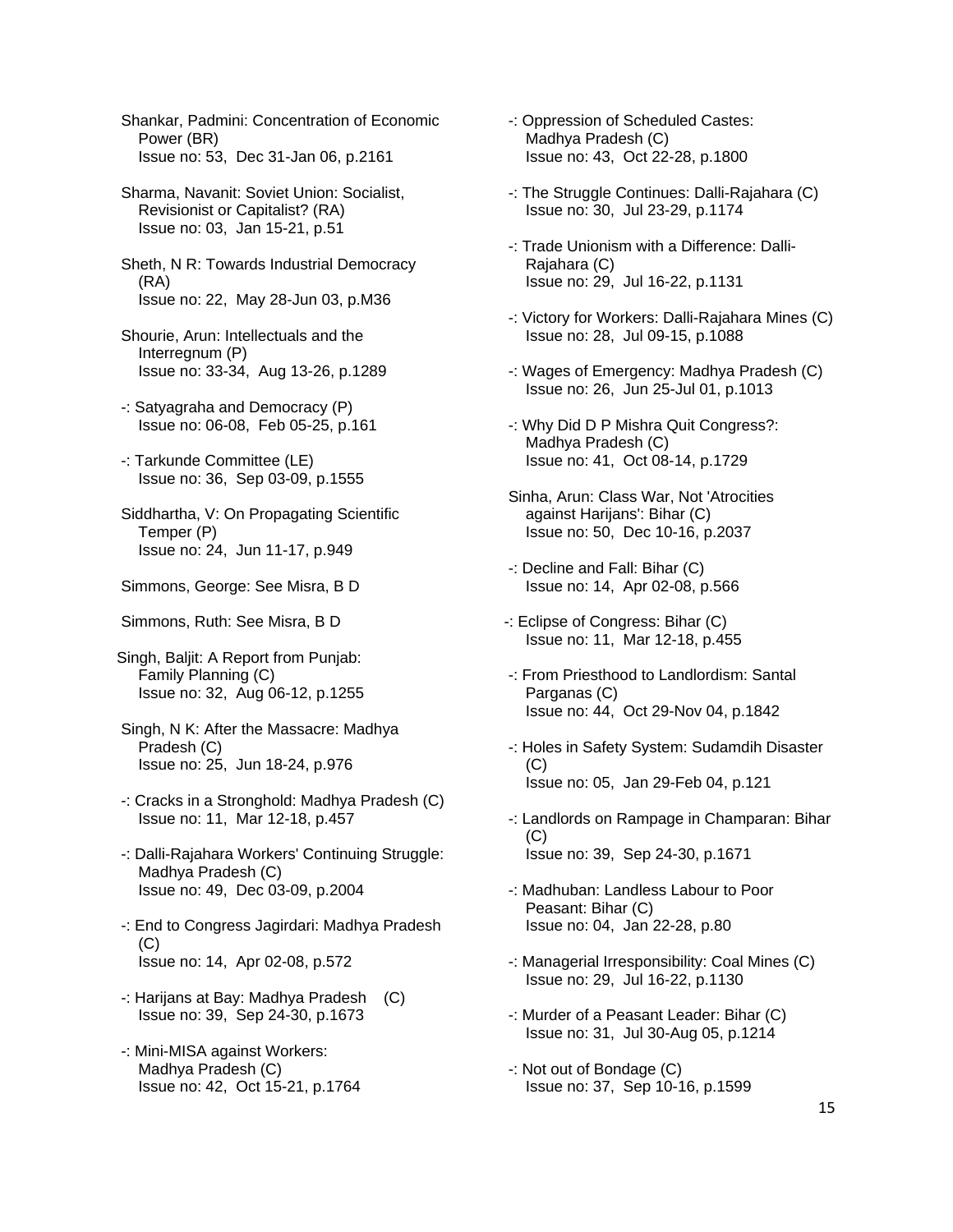- Sinha, Arun: Organising Peasants in Nalanda: Bihar (C) Issue no: 12, Mar 19-25, p.494
- -: Pauperisation of the Adivasis: Santal Parganas (C) Issue no: 43, Oct 22-28, p.1802
- -: Police to Landlords' Aid: Bihar (C) Issue no: 49, Dec 03-09, p.1999
- -: Police, Politicians and Hoodlums: Bihar (C) Issue no: 40, Oct 01-07, p.1695
- -: Primary Education Made 'Attractive': Bihar  $(C)$ Issue no: 01-02, Jan 08-14, p.9
- -: Profitable Stagnation: Mica Industry (C) Issue no: 25, Jun 18-24, p.977
- -: The Ruam Conspiracy Case: Bihar (C) Issue no: 23, Jun 04-10, p.906
- -: Unbroken Grip of Monopoly: Mica Industry-II (C) Issue no: 26, Jun 25-Jul 01, p.1015
- -: Violence against the Poor: Bihar (C) Issue no: 15, Apr 09-15, p.594
- -: Vote Banks Break Down: Bihar (C) Issue no: 13, Mar 26-Apr 01, p.529
- Sivanandan, A: Uses of Racism: Sri Lanka (C) Issue no: 41, Oct 08-14, p.1736
- Somasekhar, M: Political Prisoners (LE) Issue no: 09, Feb 26-Mar 04, p.382
- Sonalkar, Sudhir: Civil Rights: Prevention More Important than Cure (LE) Issue no: 31, Jul 30-Aug 05, p.1208
- Sonalkar, Wandana : Connections Unperceived (BR) Issue no: 04, Jan 22-28, p.87
- Srinivasan, T N: Constraints on Growth and Policy Options: A Comment (SA) Issue no: 48, Nov 26-Dec 02, p.1987

 Srinivasan, T N and N S S Narayana: Economic Performance since the Third Plan and Its Implications for Policy (SA) Issue no: 06-08, Feb 05-25, p.225

- Subrahmanyam, K V: Indian Coal Mines: Graveyard of Miners (C) Issue no: 32, Aug 06-12, p.1252
- -: Shielding the Guilty of Chasnala: Mines (C) Issue no: 51, Dec 17-23, p.2081
- Subrahmanyam, Y: Role of Preference Shares in the Indian Corporate Sector (RA) Issue no: 48, Nov 26-Dec 02, p.M125
- Subramaniam, V: Administrators and Politicians: Emerging Relations (RA) Issue no: 48, Nov 26-Dec 02, p.M143
- -: Ananda K Coomaraswamy (C) Issue no: 35, Aug 27-Sep 02, p.1533
- Sundar, Pushpa: See Reynolds, Norman
- Surya, Vasantha: Breathing Life into Primary Education: Education (C) Issue no: 18, Apr 30-May 06, p.715
- Suryanarayana, P: See Reddy, Tarimela Ramdas
- Taimni, K K: Unconvincing Case (OP) Issue no: 01-02, Jan 08-14, p.15
- Tendulkar, Suresh D: Planning Process, Planning Commission and Rollover Planning: Some Basic Issues (SA) Issue no: 42, Oct 15-21, p.1777
- Thapar, Romesh: The 'Hawa' Is Continental (F) Issue no: 10, Mar 05-11, p.414
- -: 'Status Quoism': Pre-Emergency Style (F) Issue no: 32, Aug 06-12, p.1251
- -: Arrival of the Farmer (F) Issue no: 53, Dec 31-Jan 06, p.2149
- -: Bad Habits Persist (F) Issue no: 14, Apr 02-08, p.562
- -: Changing Politics of Consensus (F) Issue no: 26, Jun 25-Jul 01, p.1005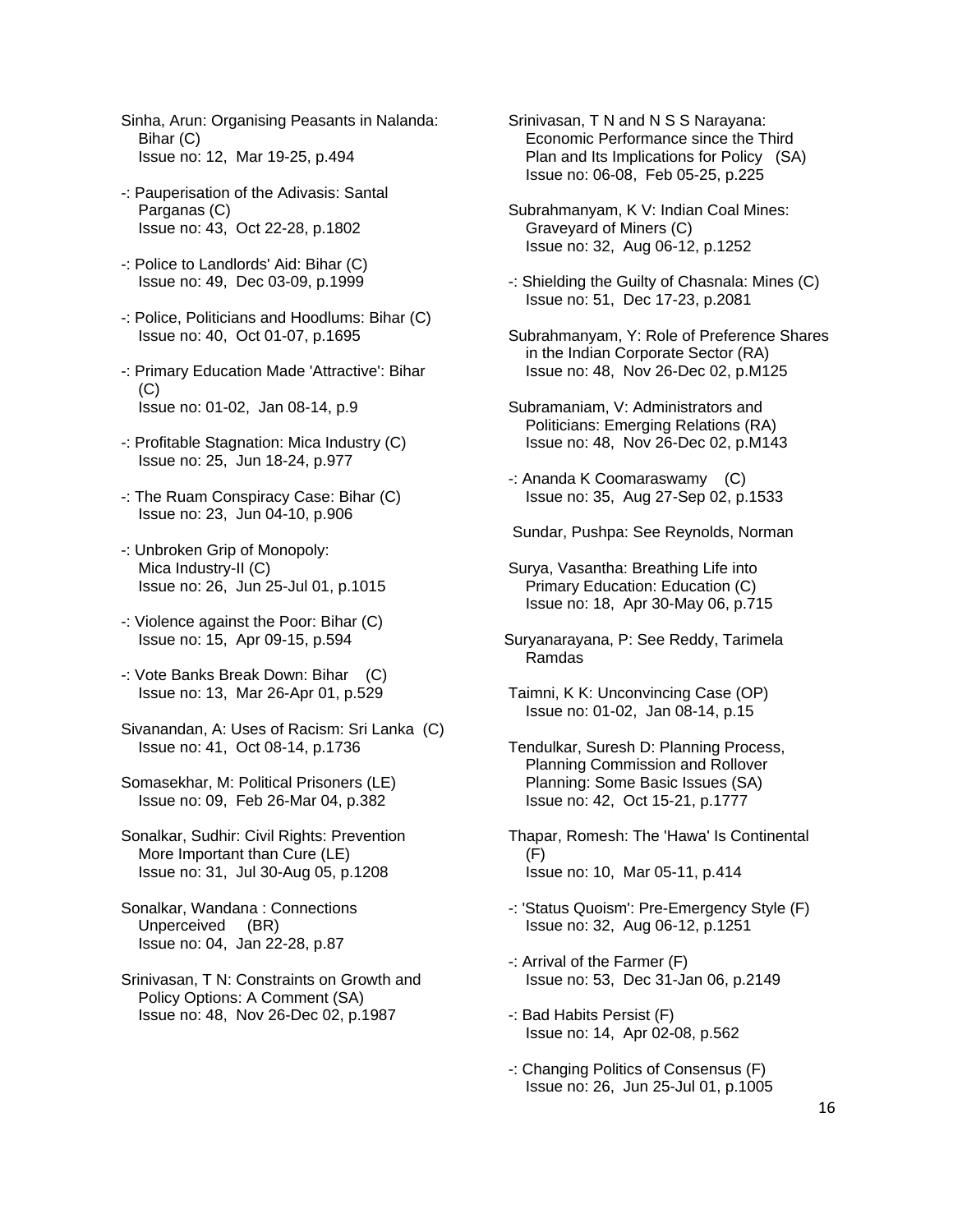- Thapar, Romesh: Conspiracy or Stupidity (F) Issue no: 38, Sep 17-23, p.1629
- -: The Crisis of Congressmen (F) Issue no: 17, Apr 23-29, p.665
- -: Crisis of Rulership (F) Issue no: 47, Nov 19-25, p.1920
- -: Delhi Merry-Go-Round (F) Issue no: 21, May 21-27, p.820
- -: The Developing Splits (F) Issue no: 52, Dec 24-30, p.2115
- -: Dope-Peddling (F) Issue no: 44, Oct 29-Nov 04, p.1835
- -: The Economic Mystery? (F) Issue no: 36, Sep 03-09, p.1559
- -: Economics, Dismal as Ever (F) Issue no: 31, Jul 30-Aug 05, p.1209
- -: Enquiries, Elections and Economics (F) Issue no: 23, Jun 04-10, p.901
- -: The Groundswell (F) Issue no: 09, Feb 26-Mar 04, p.385
- -: In the States (F) Issue no: 50, Dec 10-16, p.2031
- -: The Indira Ripple (F) Issue no: 40, Oct 01-07, p.1687
- -: Inside the Janata Party (F) Issue no: 30, Jul 23-29, p.1165
- -: Irrelevancies (F) Issue no: 28, Jul 09-15, p.1081
- -: Janata Aberrations? (F) Issue no: 27, Jul 02-08, p.1036
- -: Janata Party Tangles (F) Issue no: 18, Apr 30-May 06, p.711
- -: Looking for Political Coherence (F) Issue no: 39, Sep 24-30, p.1663
- -: A Mafia Device Misfires (F) Issue no: 19, May 07-13, p.746
- -: Moving to the Next Contest (F) Issue no: 25, Jun 18-24, p.968
- -: Non-Performers and Non-Starters (F) Issue no: 48, Nov 26-Dec 02, p.1961
- -: An Open Situation (F) Issue no: 22, May 28-Jun 03, p.862
- -: Parallelisms (F) Issue no: 49, Dec 03-09, p.1996
- -: The Peasants Show Their Muscle (F) Issue no: 13, Mar 26-Apr 01, p.524
- -: The Plot Line... (F) Issue no: 51, Dec 17-23, p.2077
- -: Point of Criticality (F) Issue no: 33-34, Aug 13-26, p.1284
- -: Political Frame Is Lacking (F) Issue no: 24, Jun 11-17, p.935
- -: The Political Parade (F) Issue no: 20, May 14-20, p.783
- -: Politicians and Bureaucrats in Confusion (F) Issue no: 35, Aug 27-Sep 02, p.1523
- -: Politics, and the Direction (F) Issue no: 29, Jul 16-22, p.1124
- -: The Real Meat of the Emergency (F) Issue no: 15, Apr 09-15, p.587
- -: Rumblings (F) Issue no: 16, Apr 16-22, p.626
- -: Stabilities and Kichries (F) Issue no: 12, Mar 19-25, p.492
- -: Ticking Again (F) Issue no: 05, Jan 29-Feb 04, p.114
- -: Week to Week (F) Issue no: 06-08, Feb 05-25, p.168
- -: What Goes on in the Home Ministry? (F) Issue no: 45-46, Nov 05-18, p.1875
- -: Whatever the Result (F) Issue no: 11, Mar 12-18, p.453